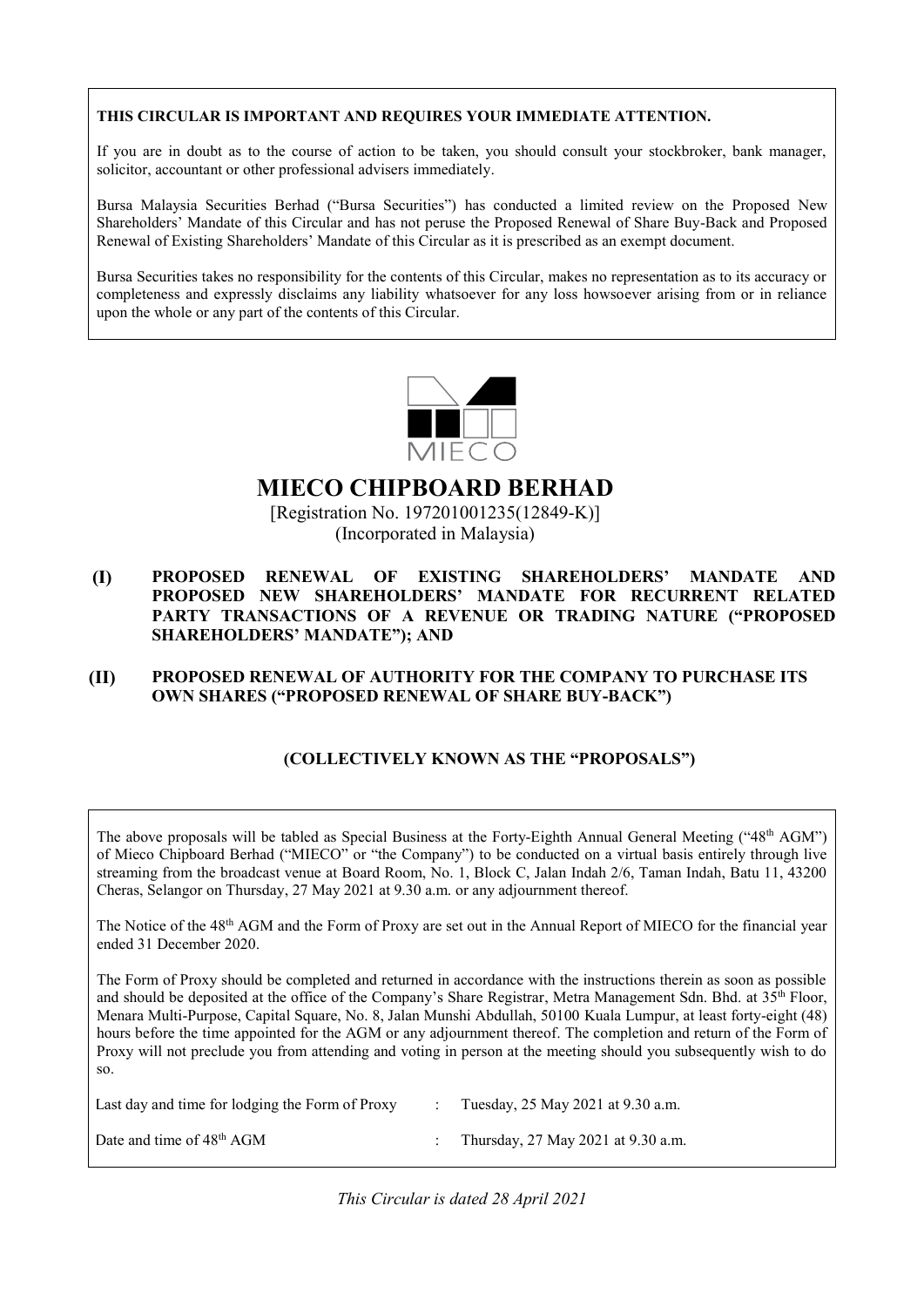# **DEFINITIONS**

For the purposes of this Circular, except where the context otherwise requires, the following definitions shall apply:

| "Act"                  | The Companies Act, 2016 as amended from time to time, and includes<br>every statutory modification or any re-enactment thereof for the time<br>being in force                                                                                                                                                                                                                       |
|------------------------|-------------------------------------------------------------------------------------------------------------------------------------------------------------------------------------------------------------------------------------------------------------------------------------------------------------------------------------------------------------------------------------|
| "AGM"                  | <b>Annual General Meeting</b>                                                                                                                                                                                                                                                                                                                                                       |
| "Audit Committee"      | The Audit Committee of MIECO                                                                                                                                                                                                                                                                                                                                                        |
| "Board"                | The Board of Directors of MIECO                                                                                                                                                                                                                                                                                                                                                     |
| "Bursa Securities"     | Malaysia<br>[Registration]<br>Securities<br>Berhad<br>No.<br>Bursa<br>200301033577(635998-W)]                                                                                                                                                                                                                                                                                       |
| "Code"                 | Malaysian Code on Take-Overs and Mergers, 2010 as amended from<br>time to time                                                                                                                                                                                                                                                                                                      |
| "Director"             | Shall have the meaning given in Section $2(1)$ of the Capital Markets and<br>Services Act 2007 and includes any person who is or was within the<br>preceding six (6) months of the date on which the terms of the<br>transaction were agreed upon, a director or a chief executive of MIECO<br>or any other company which is a subsidiary of MIECO or a holding<br>Company of MIECO |
| "EPS"                  | Earnings per Share                                                                                                                                                                                                                                                                                                                                                                  |
| "FYE"                  | Financial year ended                                                                                                                                                                                                                                                                                                                                                                |
| "Great Platform"       | Great Platform Sdn. Bhd. [Registration No. 201101044039(972159-A)]                                                                                                                                                                                                                                                                                                                  |
| "Kiara Susila"         | Kiara Susila Sdn. Bhd. [Registration No. 200701038635(796665-A)]                                                                                                                                                                                                                                                                                                                    |
| "Listing Requirements" | Main Market Listing Requirements of Bursa Securities, including any<br>amendments made in respect thereof from time to time                                                                                                                                                                                                                                                         |
| "LPD"                  | : 16 April 2021 being the latest practicable date prior to the printing of<br>this Circular and the cut-off date for the information disclosed in this<br>Circular unless otherwise indicated                                                                                                                                                                                       |
| "Major Shareholder(s)" | Means a person who has an interest or interests in one or more voting<br>shares in a corporation and the number or aggregate number of those<br>shares, is:                                                                                                                                                                                                                         |
|                        | 10% or more of the total number of voting shares in the<br>(a)<br>corporation; or<br>5% or more of the total number of voting shares in the<br>(b)<br>Corporation where such person is the largest shareholder of the<br>Corporation<br>For the purpose of this definition, "interest" shall have the meaning of                                                                    |

"interest in shares" given in Section 8 of the Act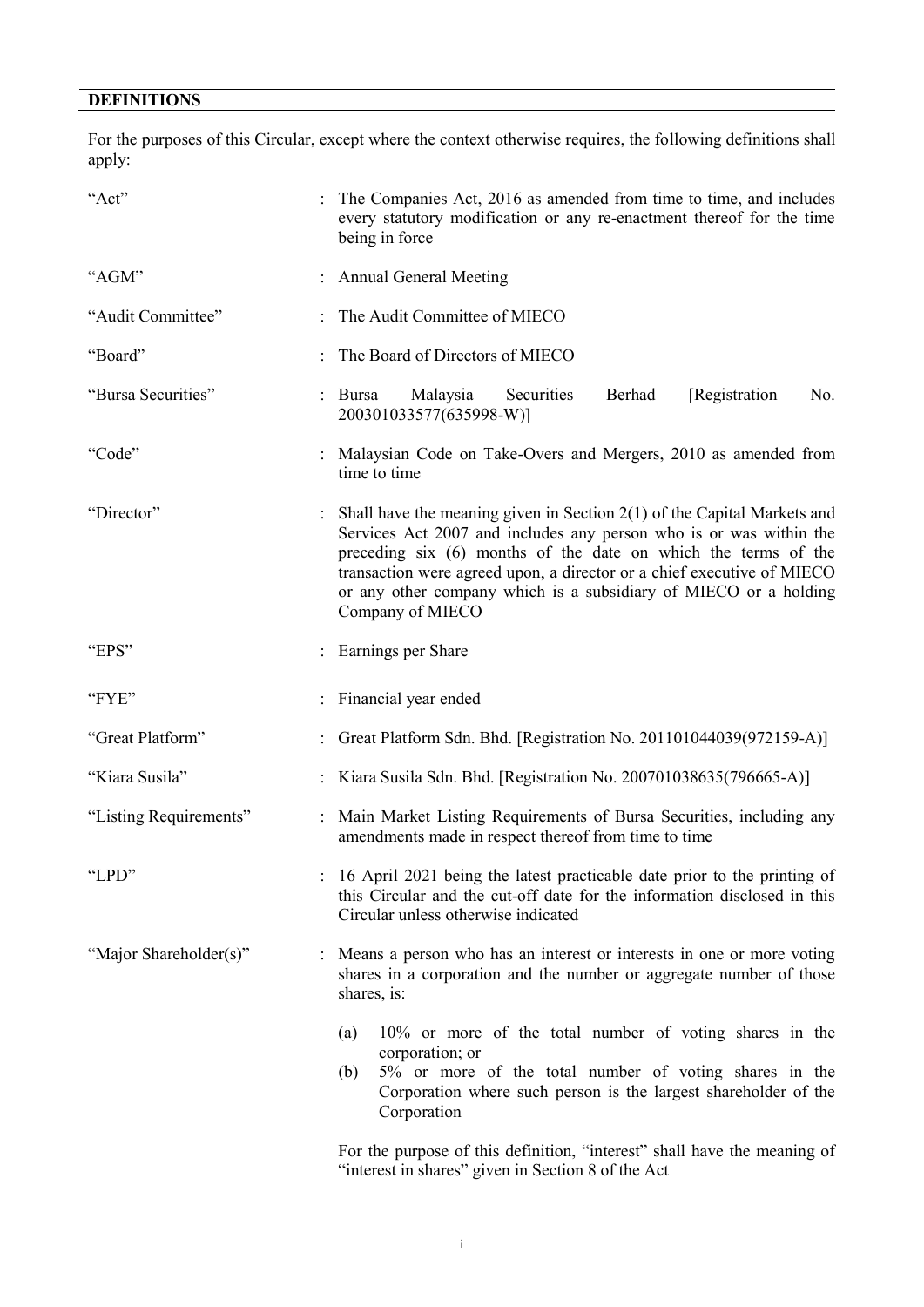# **DEFINITIONS (CONT'D)**

| "MIECO" or "Company"                                     | : Mieco Chipboard Berhad [Registration No. 197201001235(12849-K)]                                                                                                                                                                                                                    |
|----------------------------------------------------------|--------------------------------------------------------------------------------------------------------------------------------------------------------------------------------------------------------------------------------------------------------------------------------------|
| "MIECO Group" or "Group"                                 | MIECO and its subsidiaries                                                                                                                                                                                                                                                           |
| "MIECO Manufacturing"                                    | : Mieco<br>Manufacturing<br>Sdn.<br>Bhd.<br>[Registration]<br>No.<br>200301018270(620690-T)]                                                                                                                                                                                         |
| "MIECO Share(s)" or<br>"Share(s)"                        | Ordinary Shares in MIECO                                                                                                                                                                                                                                                             |
| "NA"                                                     | Net assets attributable to ordinary equity holders of MIECO                                                                                                                                                                                                                          |
| "Person Connected"                                       | Shall have the same meaning given in Paragraph 1.01 of the Listing<br>Requirements                                                                                                                                                                                                   |
| "Proposals"                                              | The Proposed Shareholders' Mandate and Proposed Renewal of Share<br>Buy-Back, collectively                                                                                                                                                                                           |
| "Proposed New Shareholders"<br>Mandate"                  | Proposed new shareholders' mandate for MIECO Group to enter into<br>recurrent related party transactions of a revenue or trading nature                                                                                                                                              |
| "Proposed Renewal of Existing"<br>Shareholders' Mandate" | Proposed renewal of existing shareholders' mandate for MIECO Group<br>to enter into recurrent related party transactions of a revenue or trading<br>nature                                                                                                                           |
| "Proposed Renewal of Share<br>Buy-Back"                  | Proposed renewal of authority for the Company to purchase its own<br>shares                                                                                                                                                                                                          |
| "Proposed Shareholders"<br>Mandate"                      | Proposed Renewal of Existing Shareholders' Mandate and Proposed<br>New Shareholders' Mandate                                                                                                                                                                                         |
| "Recurrent Related Party<br>Transactions" or "RRPT(s)"   | : A transaction entered into by the Company or its subsidiaries which<br>involves the interest, direct or indirect, of a Related Party, which is<br>recurrent, of a revenue or trading nature and which is necessary for day<br>to day operations of the Company or its subsidiaries |
| "Related Party(ies)"                                     | A Director, Major Shareholder or Persons Connected with such Director<br>or Major Shareholder. For the purpose of this definition, "Director" and<br>"Major Shareholder" shall have the meaning given in paragraph 10.02<br>of the Listing Requirements                              |
| "RM" and "sen"                                           | Ringgit Malaysia and sen, respectively                                                                                                                                                                                                                                               |
| "Seng Yip Furniture"                                     | Seng Yip Furniture Sdn. Bhd. [Registration No. 199301004255(258992-<br>X)]                                                                                                                                                                                                           |
| "Shareholders"                                           | Shareholders of MIECO                                                                                                                                                                                                                                                                |
| "SC"                                                     | Securities Commission                                                                                                                                                                                                                                                                |
| "Substantial Shareholder(s)"                             | Has the meaning given in Section 136 of the Act                                                                                                                                                                                                                                      |
| "SYF"                                                    | SYF Resources Berhad [Registration No. 199501035170(364372-H)]                                                                                                                                                                                                                       |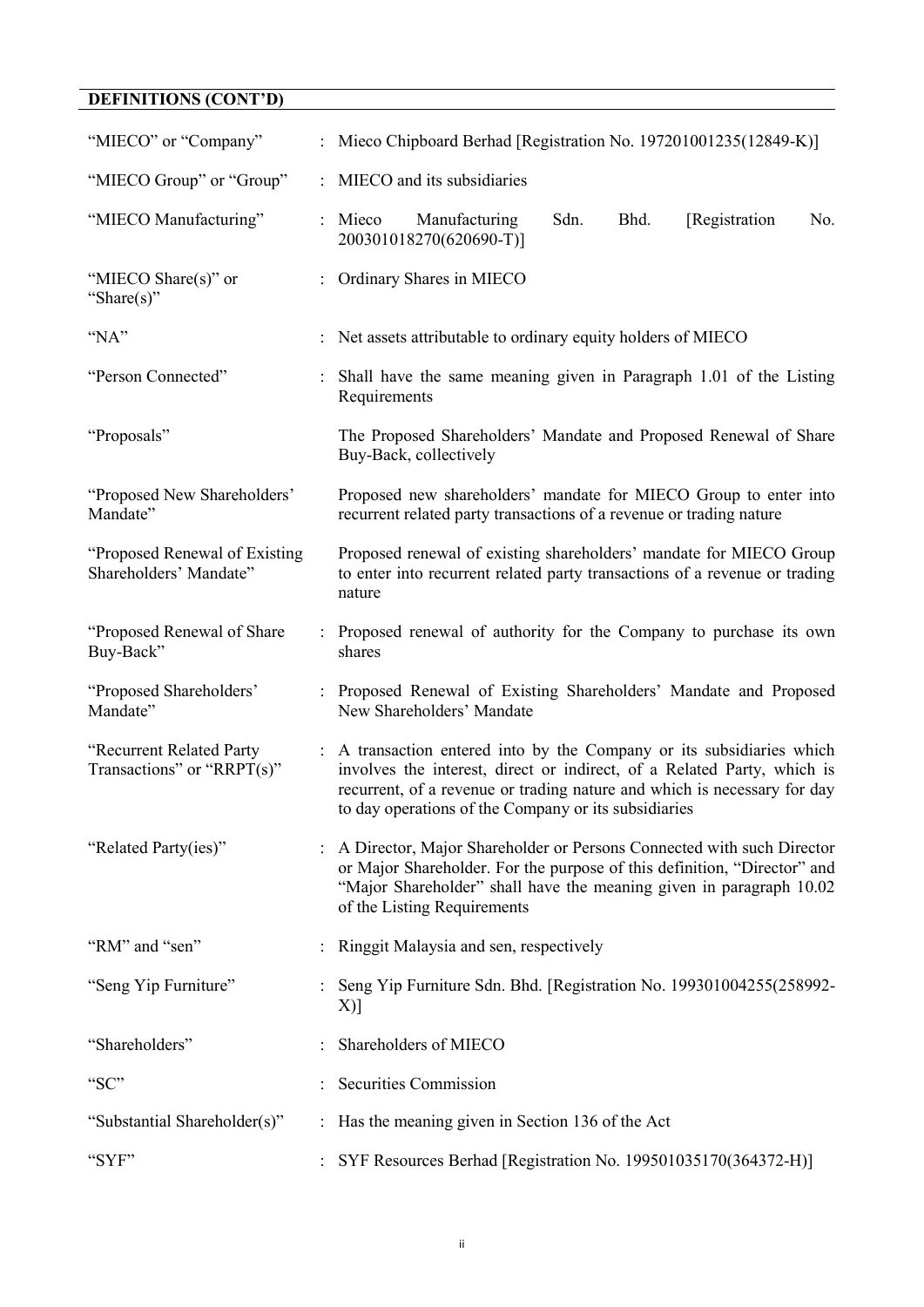# **DEFINITIONS (CONT'D)**

| "SYF Group"       | $:$ SYF and its subsidiaries                              |
|-------------------|-----------------------------------------------------------|
| "Treasury Shares" | : Has the meaning given in section $127(4)(b)$ of the Act |

Words incorporating the singular shall, where applicable, include the plural and vice versa and words incorporating the masculine gender shall, where applicable, include the feminine and neuter genders and vice versa. Reference to persons shall include a corporation, unless otherwise specified.

Any reference in this Circular to any enactment is a reference to that enactment as for the time being amended or re-enacted. Any reference to a time of a day in this Circular shall be a reference to Malaysian time, unless otherwise specified.

[The rest of this page is intentionally left blank]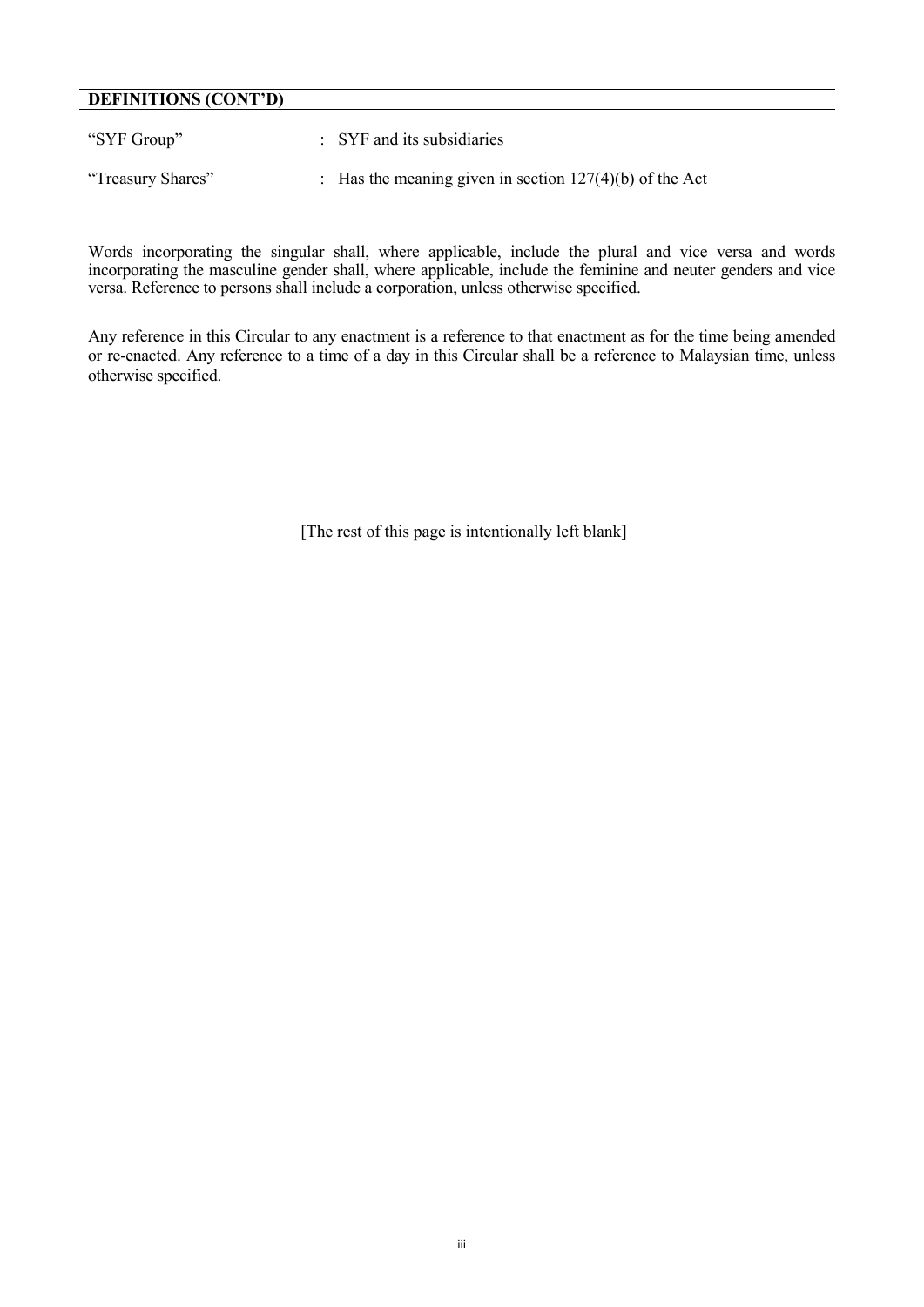# **CIRCULAR TO THE SHAREHOLDERS OF MIECO IN RELATION TO THE PROPOSALS**

|                | I IVAL OPALIS                                                                        | <b>PAGE</b>    |
|----------------|--------------------------------------------------------------------------------------|----------------|
| $\mathbf{1}$ . | <b>INTRODUCTION</b>                                                                  | 1              |
| 2.             | <b>DETAILS OF THE PROPOSALS</b>                                                      | $\overline{2}$ |
| 3.             | RATIONALE FOR THE PROPOSALS                                                          | 13             |
| 4.             | <b>EFFECTS OF THE PROPOSALS</b>                                                      | 13             |
| 5.             | INTERESTS OF DIRECTORS AND/OR MAJOR SHAREHOLDERS AND/OR<br>PERSONS CONNECTED TO THEM | 15             |
| 6.             | APPROVALS REQUIRED AND CONDITIONALITY                                                | 16             |
| 7.             | DIRECTORS' RECOMMENDATION                                                            | 16             |
| 8.             | ANNUAL GENERAL MEETING                                                               | 17             |
| 9.             | <b>FURTHER INFORMATION</b>                                                           | 17             |
|                | <b>APPENDICES</b>                                                                    |                |
| $\mathbf I$    | <b>FURTHER INFORMATION</b>                                                           | 18             |
| $\mathbf{I}$   | <b>EXTRACT OF RESOLUTIONS</b>                                                        | 19             |

[The rest of this page is intentionally left blank]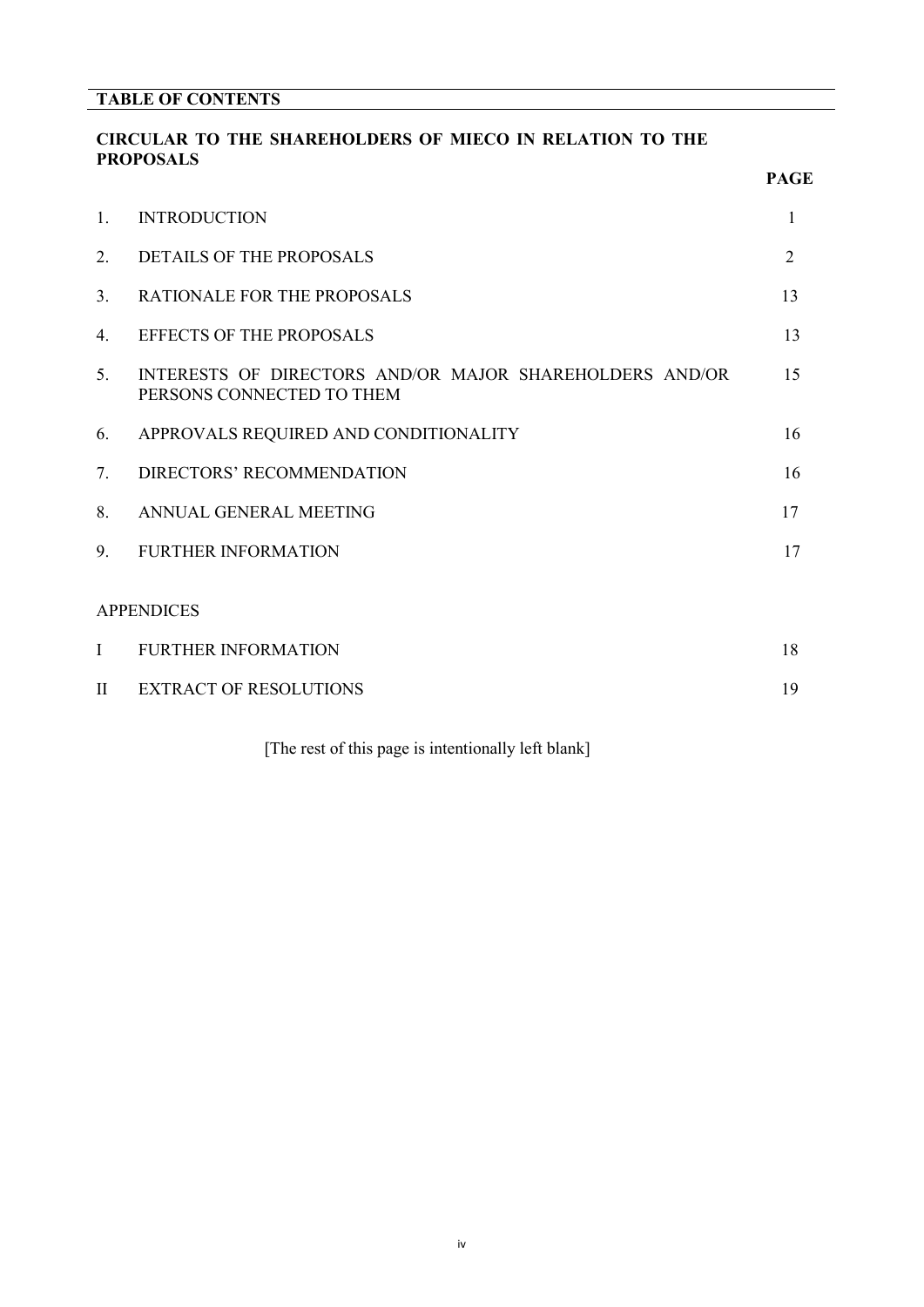

**MIECO CHIPBOARD BERHAD**

Registration No. 197201001235(12849-K) (Incorporated in Malaysia)

# **Registered Office:**

No. 1, Block C, Jalan Indah 2/6, Taman Indah, Batu 11, 43200 Cheras, Selangor Darul Ehsan.

28 April 2021

#### **Board of Directors:**

Datuk Dr. Roslan Bin A. Ghaffar *(Independent Non-Executive Chairman)* Dato' Sri Ng Ah Chai *(Group Managing Director)* Mr. Ng Wei Ping *(Executive Director)* Mr. Cheam Tow Yong *(Independent Non-Executive Director)* Dato' Abdul Rashid Bin Mat Amin *(Independent Non-Executive Director)* Mr. Kajendra A/L Pathmanathan *(Independent Non-Executive Director)*

# **To : The Shareholders of Mieco Chipboard Berhad**

# **Dear Sir/Madam,**

- **PROPOSED SHAREHOLDERS' MANDATE; AND**
- **PROPOSED RENEWAL OF SHARE BUY-BACK \_\_\_\_\_\_\_\_\_\_\_\_\_\_\_\_\_\_\_\_\_\_\_\_\_\_\_\_\_\_\_\_\_\_\_\_\_\_\_\_\_\_\_\_\_\_\_\_\_\_\_\_\_\_\_\_\_\_\_\_\_\_\_\_\_\_\_\_\_\_\_\_\_\_\_\_\_\_\_\_\_\_\_\_\_\_\_**

# **1. INTRODUCTION**

At the 47<sup>th</sup> AGM of the Company held on 23 July 2020, the Company had obtained the general mandate from its shareholders:-

- (a) to enter into RRPTs with Related Parties which are necessary for its day to day operations and are in the ordinary course of business based on normal commercial terms which are not more favourable to the Related Parties than those generally available to the public and not to the detriment of minority shareholders ("Existing Mandate"); and
- (b) for the authority for the Company to purchase its own shares of up to 10% of its total issued shares ("Share Buy-Back Authority").

In accordance with the Listing Requirements, the Existing Mandate and the Share Buy-Back Authority shall lapse at the conclusion of the forthcoming AGM of the Company unless authority for its renewal is obtained from the shareholders of the Company at the AGM.

The Company had on 29 March 2021 announced to Bursa Securities of the Company's intention to seek shareholders' approval for the Proposals at the forthcoming AGM to be convened on Thursday, 27 May 2021.

Further details on the Proposals are set out in the ensuing sections.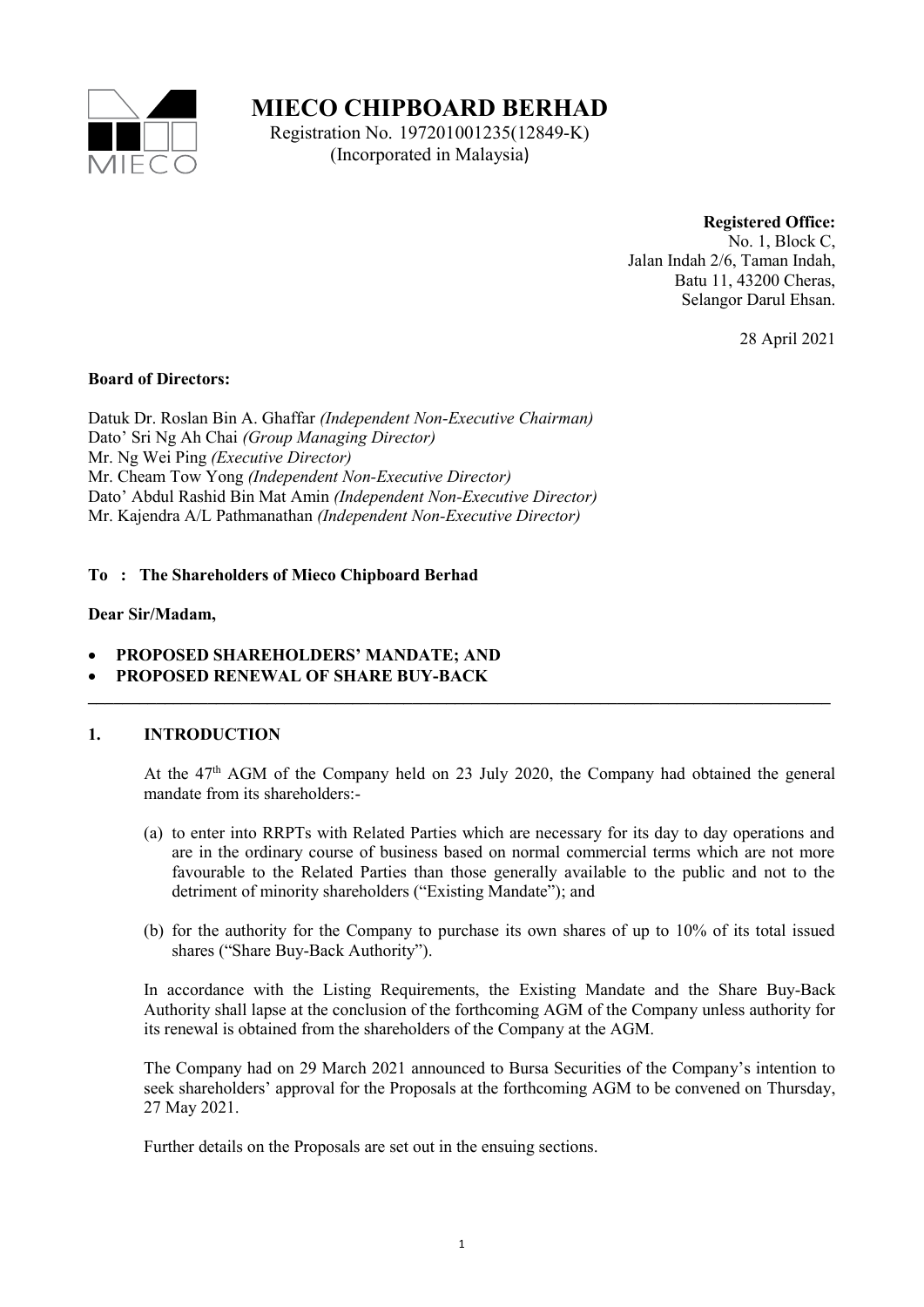The purpose of this Circular is to provide you with the relevant information of the Proposals as well as to seek your approval for the resolutions pertaining to the Proposals to be tabled at the forthcoming  $48<sup>th</sup>$  AGM, which will be conducted on a virtual basis entirely through live streaming from the broadcast venue at Board Room, No. 1, Block C, Jalan Indah 2/6, Taman Indah, Batu 11, 43200 Cheras, Selangor on Thursday, 27 May 2021 at 9.30 a.m. The notice of the  $48<sup>th</sup>$  AGM together with the Form of Proxy is enclosed in the Annual Report 2020 of the Company for the financial year ended 31 December 2020.

**SHAREHOLDERS OF MIECO ARE ADVISED TO READ AND CONSIDER THE CONTENTS OF THIS CIRCULAR CAREFULLY BEFORE VOTING ON THE RESOLUTIONS PERTAINING TO THE PROPOSALS AT THE FORTHCOMING 48th AGM.**

# **2. DETAILS OF THE PROPOSALS**

#### **2.1 PROPOSED SHAREHOLDERS' MANDATE**

The Board proposes to seek shareholders' mandate for the Group to enter into RRPT(s) of a revenue or trading nature in the ordinary course of business which are not more favourable to the Related Parties. Pursuant to Paragraph 10.09(2) and Practice Note 12 of the Listing Requirements, a listed issuer may seek a mandate from its shareholders in respect of RRPT(s) subject to the following:

- (a) the transactions are in the ordinary course of business and are on terms not more favourable to the Related Party(ies) than those generally available to the public;
- (b) the shareholders' mandate is subject to annual renewal and disclosure is made in the annual report of the aggregate value of the transactions conducted pursuant to the shareholders' mandate during the financial year where the aggregate value is equal to or more than the threshold below in relation to a listed issuer with an issued and paid-up capital of RM60.0 million and above:
	- (i) the consideration, value of the assets, capital outlay or costs of the RRPT(s) is RM1.0 million or more; or
	- (ii) the percentage ratio of such RRPT(s) is  $1\%$  or more,

whichever is the higher.

- (c) the listed issuer's circular to shareholders for the shareholder mandate includes the information as may be prescribed by Bursa Securities;
- (d) in a meeting to obtain shareholders' mandate, the interested directors, interested major shareholders or interested person connected with a director or major shareholder; and where it involves the interest of an interested person connected with a director or major shareholder, such directors or major shareholder, must not vote on the resolution to approve the RRPT(s). An interested director or interested major shareholder must ensure that persons connected with him abstain from voting on the resolution approving the RRPT(s); and
- (e) the listed issuer immediately announces to Bursa Securities when the actual value of a RRPT(s) entered into by the listed issuer, exceeds the estimated value of the RRPT(s) disclosed in the circular by 10% or more and must include the information as may be prescribed by Bursa Securities in its announcement.

Where a listed issuer has procured the shareholders' mandate pursuant to the above, the provision of paragraph 10.08 of the Listing Requirements shall not apply during the period of validity of the shareholders' mandate.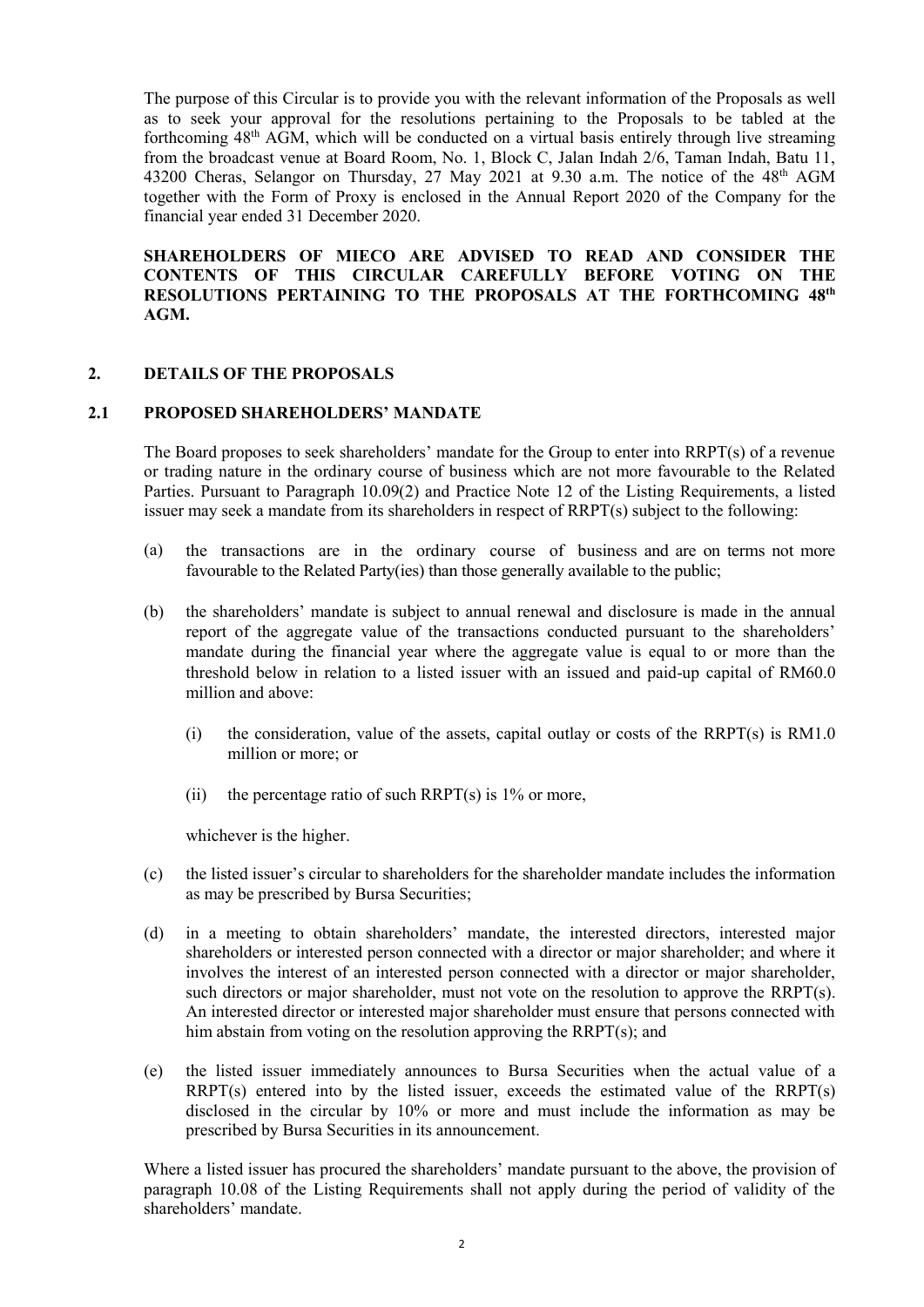# **2.1.1 Principal Activities of MIECO Group**

The principal activity of MIECO is investment holding and provision of management services while the principal activities of its subsidiaries are set out below:

| Name of company                                                                                | <b>Effective</b><br>equity<br>interest<br>(%) | <b>Principal Activities</b>                                                   |
|------------------------------------------------------------------------------------------------|-----------------------------------------------|-------------------------------------------------------------------------------|
| <b>Subsidiary of MIECO</b>                                                                     |                                               |                                                                               |
| Aspire Benchmark Sdn. Bhd.                                                                     | 100                                           | Dormant                                                                       |
| Great Platform Sdn. Bhd.                                                                       | 100                                           | Manufacturing and trading of particle board<br>and medium density fiber board |
| Mieco Chemicals Sdn. Bhd.                                                                      | 100                                           | Dormant                                                                       |
| Mieco International (H.K.) Limited                                                             | 100                                           | Dormant                                                                       |
| Mieco Manufacturing Sdn. Bhd.                                                                  | 100                                           | Manufacturing and marketing of chipboards<br>and related products             |
| Mieco Marketing Sdn. Bhd.                                                                      | 100                                           | Dormant                                                                       |
| Mieco Wood Resources Sdn. Bhd.                                                                 | 100                                           | Dormant                                                                       |
| Tudor Capital Sdn. Bhd.                                                                        | 100                                           | Dormant                                                                       |
| <b>Subsidiary of Great Platform</b><br>Sdn. Bhd.<br>Particleboard Malaysia Sdn. Bhd.           | 100                                           | Dormant                                                                       |
| <b>Subsidiary of Mieco Wood</b><br><b>Resources Sdn. Bhd.</b><br>Mieco Reforestation Sdn. Bhd. | 100                                           | Dormant                                                                       |

It is anticipated that MIECO Group would, in the normal course of business, continue to enter into transactions with the Related Parties, details of which are set out in Section 2.1.3 below. It is likely that such transactions will occur with some degree of frequency and could arise at any time.

As such, the Board proposes to seek the shareholders' approval for the Proposed Shareholders' Mandate for the MIECO Group to enter into transactions in the normal course of business within the classes of Related Parties set out in Section 2.1.3 below, provided such transactions are entered into at arm's length and on normal commercial terms which are not more favourable to the Related Parties than those generally available to the public and are not detrimental to the minority shareholders. Such mandate will enable the Group to enter into the RRPT(s) without the necessity, in most instances, to make the relevant announcement or to convene meetings in order to procure specific prior approval of its shareholders. The RRPT(s) will also be subject to the review procedures set out in Section 2.1.4 below.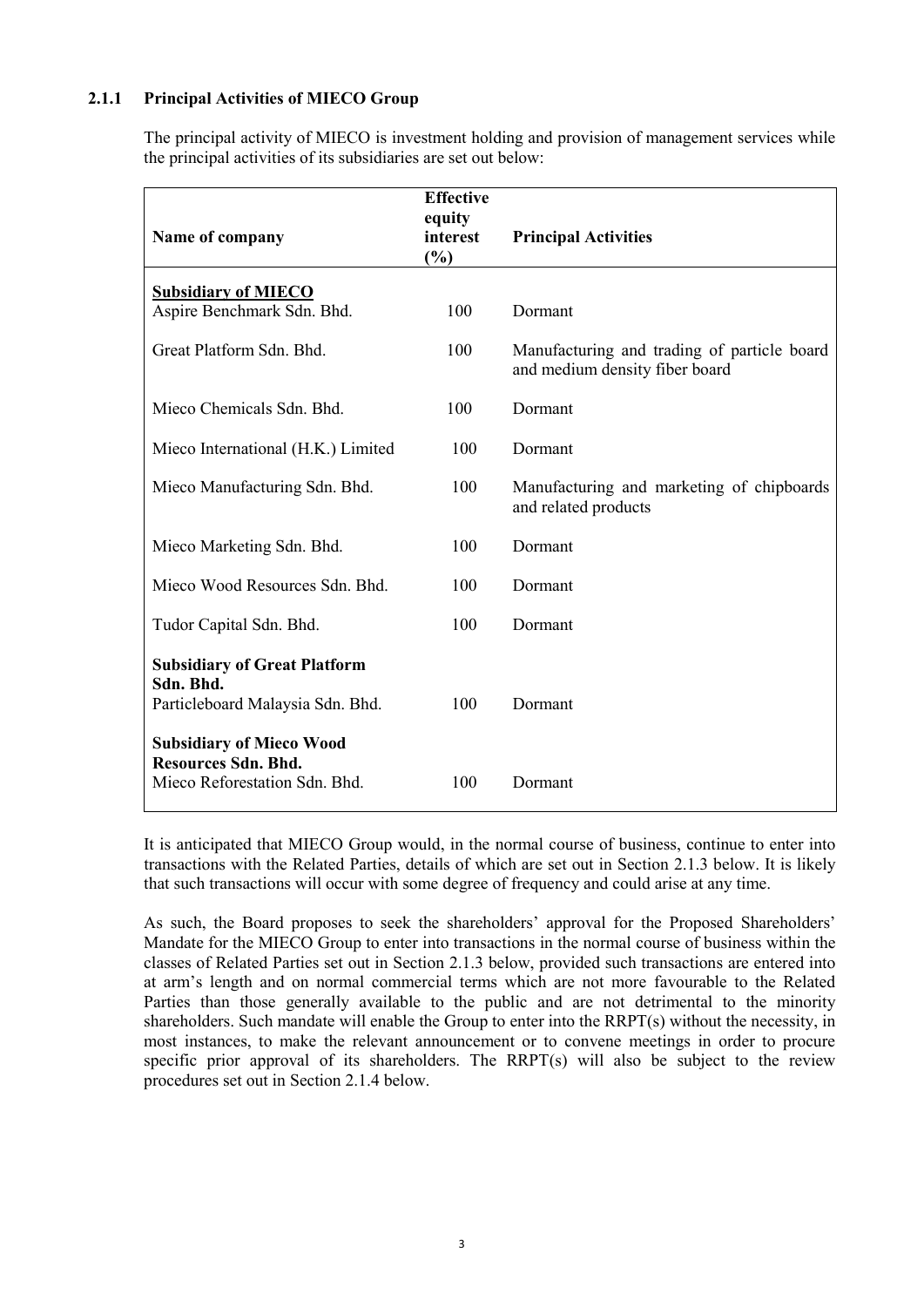# **2.1.2 Validity Period of the Proposed Shareholders' Mandate**

The Proposed Shareholders' Mandate, if approved by the shareholders of MIECO at the 48<sup>th</sup> AGM, is subject to annual review and will continue to be in force until:

- (a) the conclusion of the next AGM following the  $48<sup>th</sup>$  AGM of MIECO at which the Proposed Shareholders' Mandate is passed, at which time it will lapse, unless the authority is renewed by a resolution passed at the next AGM;
- (b) the expiration of the period within which the next AGM of the Company after the date is required to be held pursuant to Section 340(2) of the Act (but shall not extend to such extension as may be allowed pursuant to Section 340(4) of the Act); or
- (c) revoked or varied by resolution passed by the shareholders in general meeting,

whichever is earlier.

Thereafter, approval from shareholders will be sought for the renewal of the Proposed Shareholders' Mandate.

[The rest of this page is intentionally left blank]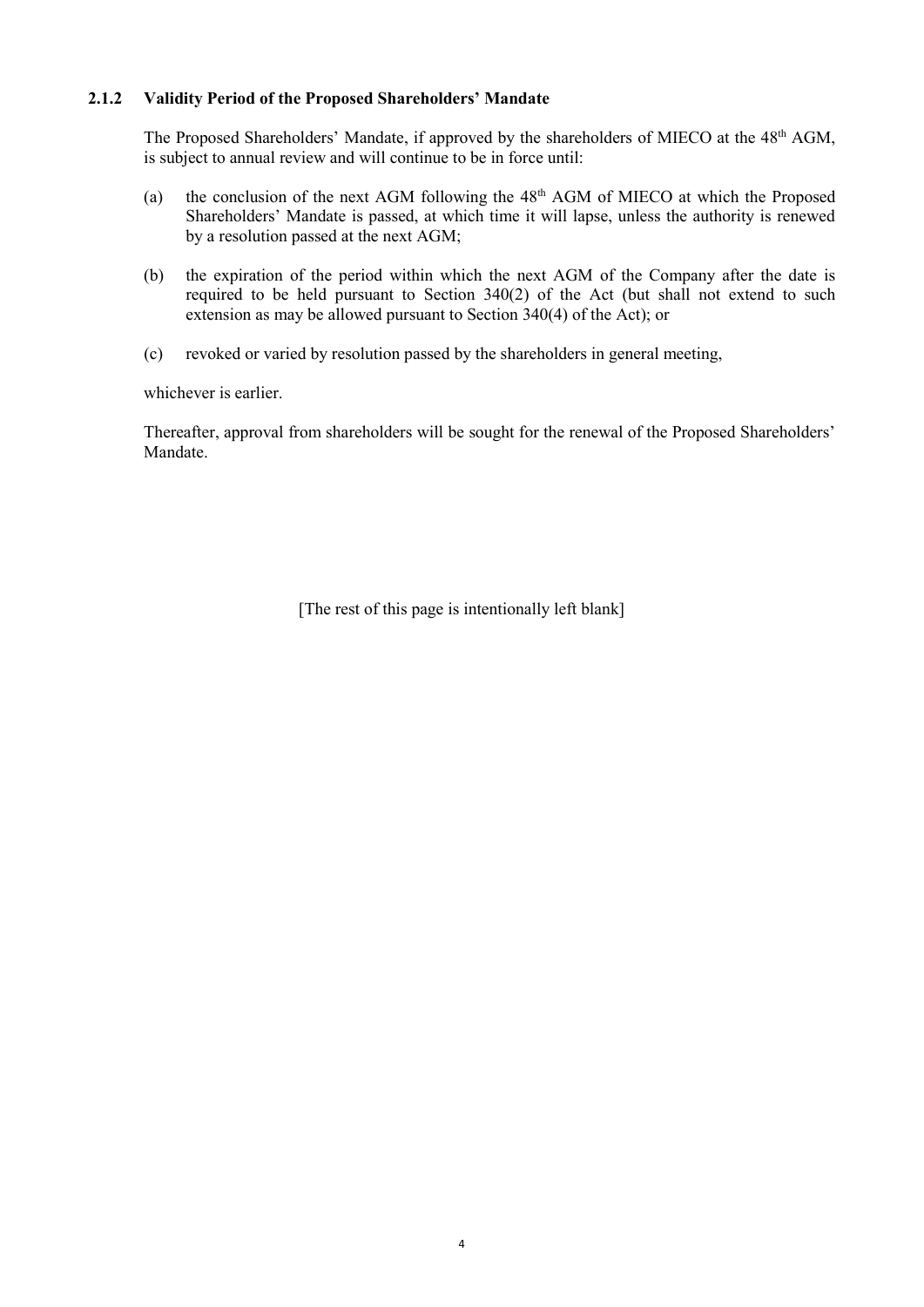Classes of Related Parties and Nature of RRPT(s) **2.1.3 Classes of Related Parties and Nature of RRPT(s)**  $2.1.3$  The nature of the Recurrent Transactions with Related Parties of which approval is being sought under the Proposed Shareholders' Mandate shall include, but are not limited to those described below:-The nature of the Recurrent Transactions with Related Parties of which approval is being sought under the Proposed Shareholders' Mandate shall include, but are not limited to those described below:-

|                                                       | Nature of relationship                                          | and Major<br>Shareholder of MIECO Group. He is also<br>the Managing Director and Major<br>Dato' Sri Ng Ah Chai is the Group<br>Mr. Ng Wei Ping is the son of Dato' Sri<br>Shareholder of SYF Group.<br>Managing Director | Ng Ah Chai. He is also the Executive<br>Director of MIECO and SYF. | the Managing Director and Major<br>Dato' Sri Ng Ah Chai is the Group<br>and Major<br>Shareholder of MIECO Group. He is also<br>Shareholder of SYF Group.<br>Managing Director | Mr. Ng Wei Ping is the son of Dato' Sri<br>Ng Ah Chai. He is also the Executive<br>Director of MIECO and SYF. | and Major<br>Dato' Sri Ng Ah Chai is the Group<br>Shareholder of MIECO Group. He is also<br>a Major Shareholder of Kiara Susila.<br>Managing Director |
|-------------------------------------------------------|-----------------------------------------------------------------|--------------------------------------------------------------------------------------------------------------------------------------------------------------------------------------------------------------------------|--------------------------------------------------------------------|-------------------------------------------------------------------------------------------------------------------------------------------------------------------------------|---------------------------------------------------------------------------------------------------------------|-------------------------------------------------------------------------------------------------------------------------------------------------------|
|                                                       | transaction <sup>(3)</sup><br>Estimated<br>(RM'000)<br>value of | 30,000                                                                                                                                                                                                                   | 0                                                                  | 100                                                                                                                                                                           |                                                                                                               | 50                                                                                                                                                    |
|                                                       | Actual value<br>transacted <sup>(2)</sup><br>(RM'000)           | 10,831                                                                                                                                                                                                                   | 4,261                                                              | 45                                                                                                                                                                            |                                                                                                               | 72                                                                                                                                                    |
|                                                       | Estimated<br>aggregate<br>(RM'000)<br>value <sup>(1)</sup>      | 30,000                                                                                                                                                                                                                   | 20,000                                                             | 100                                                                                                                                                                           |                                                                                                               | 150                                                                                                                                                   |
|                                                       | Transactions<br>፟፟<br>Nature                                    | chipboard from SYF<br>sales commission to<br>slabs, sawdust and<br>Group and to pay<br>Purchase of logs,<br>SYF Group                                                                                                    | Sales of chipboards<br>to SYF Group                                | (a) Rental received<br>from Seng Yip<br>Furniture                                                                                                                             |                                                                                                               | (b) Rental payable to<br>Kiara Susila                                                                                                                 |
|                                                       | Transacting<br>Party                                            | MIECO Group                                                                                                                                                                                                              | MIECO Group                                                        | Manufacturing<br>Mieco                                                                                                                                                        |                                                                                                               | Manufacturing<br>Mieco                                                                                                                                |
| a) Proposed Renewal of Existing Shareholders' Mandate | Related Party and its<br><b>Principal Activities</b>            | and trading of chipboard and<br>- Manufacture and export of<br>timber treatment processing<br>products, components parts,<br>medium density fibreboard,<br>moulded timber, furniture<br>SYF Group                        | property development.                                              | - Manufacture and trading of<br>timber treatment processing<br>furniture products and<br>moulded timber and<br>Seng Yip Furniture                                             |                                                                                                               | - Developer & Construction<br>Kiara Susila                                                                                                            |

oxial of Existing Sharaholdors' Mondata and Dan n Prop  $\sim$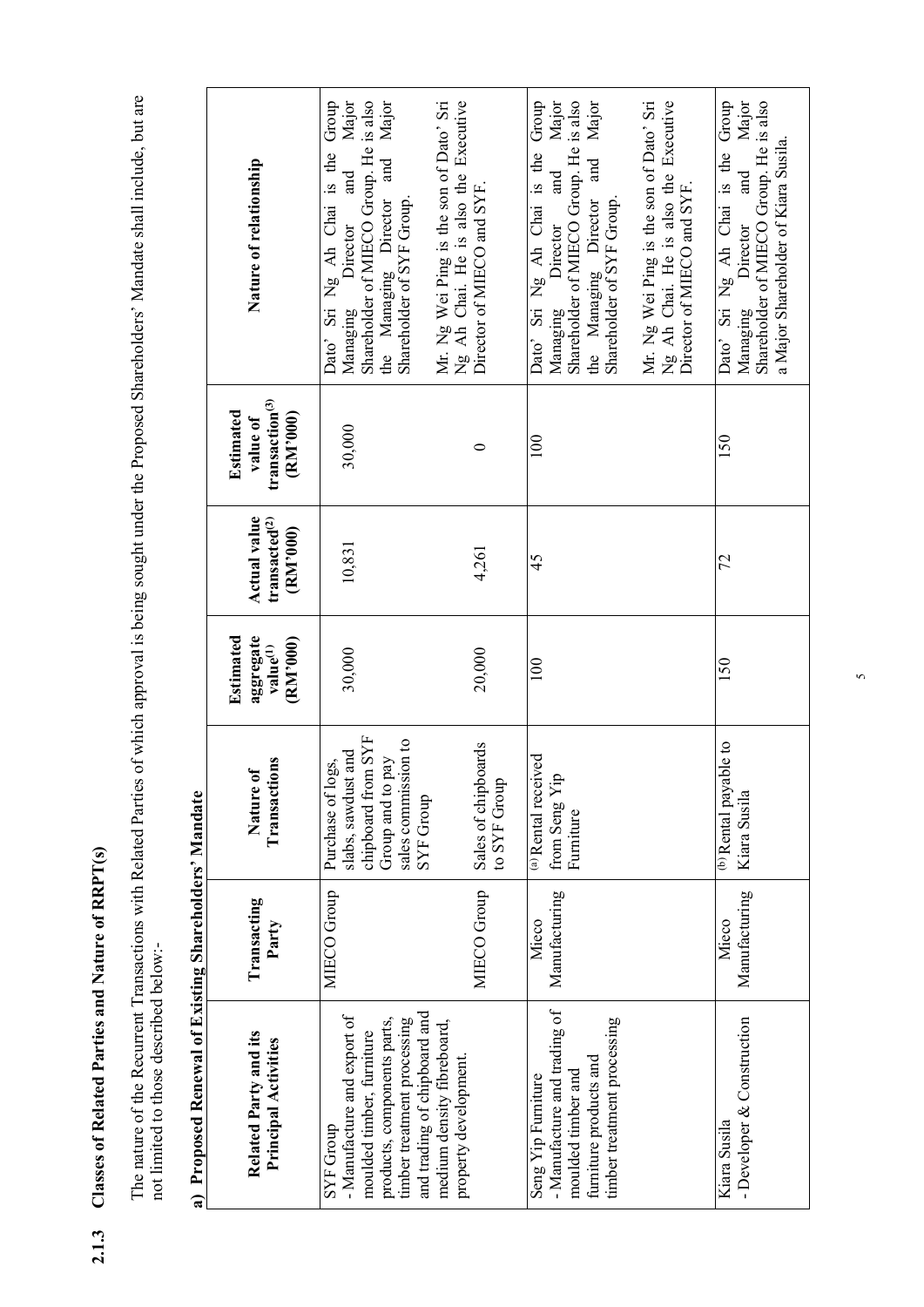|                                                                                                   | Related Party and its<br><b>Principal Activities</b> | Transacting<br>Party                                                                                                         | Transactions<br>Nature of                                                                                                                                                                                                                                                                                                                                                                                                                                                                        | Estimated<br>aggregate<br>(RM'000)<br>value <sup>(1)</sup> | <b>Actual value</b><br>transacted <sup>(2)</sup><br>(RM'000) | transaction <sup>(3)</sup><br>Estimated<br>(RM'000)<br>value of |                                                                                                                             | Nature of relationship                                                                                                                                                         |
|---------------------------------------------------------------------------------------------------|------------------------------------------------------|------------------------------------------------------------------------------------------------------------------------------|--------------------------------------------------------------------------------------------------------------------------------------------------------------------------------------------------------------------------------------------------------------------------------------------------------------------------------------------------------------------------------------------------------------------------------------------------------------------------------------------------|------------------------------------------------------------|--------------------------------------------------------------|-----------------------------------------------------------------|-----------------------------------------------------------------------------------------------------------------------------|--------------------------------------------------------------------------------------------------------------------------------------------------------------------------------|
| timber treatment processing<br>furniture products and<br>moulded timber and<br>Seng Yip Furniture | - Manufacture and trading of                         | Great Platform                                                                                                               | (c) Rental received<br>for sawmill $@$<br>Rompin                                                                                                                                                                                                                                                                                                                                                                                                                                                 | 500                                                        | 297                                                          | 500                                                             | Dato' Sri Ng Ah Chai is the<br>Director of MIECO and SYF.<br>the Managing Director<br>Shareholder of SYF Group.<br>Managing | Group<br>Major<br>Shareholder of MIECO Group. He is also<br>Major<br>Mr. Ng Wei Ping is the son of Dato' Sri<br>Ng Ah Chai. He is also the Executive<br>and<br>and<br>Director |
| Description of Property:-<br>$\widehat{c}$<br>$\overline{3}$<br>$\widehat{e}$<br>Ф)<br>$\odot$    | Notes on Nature of Transaction:-                     | As disclosed in the Circular to shareholders dated 24 June 2020.<br>From date of the last AGM on 23 July 2020 up to the LPD. | management. Accordingly, the actual value of the transaction may vary from the estimated value disclosed above and subject to changes.<br>Mieco Manufacturing rents log yard to Seng Yip Furniture based on the market value and is payable on monthly basis.<br>Mieco Manufacturing rents office lots from Kiara Susila based on the market value and is payable on monthly basis.<br>Great Platform rents sawmill to Seng Yip Furniture based on market value and is payable on monthly basis. |                                                            |                                                              |                                                                 |                                                                                                                             | From the date of the forthcoming AGM to the date of next AGM. The estimated values are calculated based on the historical data and best estimates by the                       |
| <b>Description</b>                                                                                |                                                      |                                                                                                                              | Postal Address                                                                                                                                                                                                                                                                                                                                                                                                                                                                                   |                                                            | <b>Approximately</b><br>Total Areas<br>(SqFt)                |                                                                 | <b>Period of Tenancy</b>                                                                                                    | Ownership                                                                                                                                                                      |
| puná 807                                                                                          |                                                      |                                                                                                                              | Lot 3, Kawasan Perindustrian Kechau Tui, 27100 Lipis, Pahang.                                                                                                                                                                                                                                                                                                                                                                                                                                    |                                                            | 68,864                                                       |                                                                 | $01.07.2019 - 30.06.2022$                                                                                                   | Mieco Manufacturing                                                                                                                                                            |
| Office lots<br>$S$ awmill                                                                         | Selangor.                                            |                                                                                                                              | No. 1, Block C, Jalan Indah 2/6, Taman Indah, Batu 11, 43200 Cheras,<br>Lot 436, 437 & 488, Jalan Rompin, Kilang, 72200 Batu Kikir, Daerah                                                                                                                                                                                                                                                                                                                                                       |                                                            | 79,103<br>1,400                                              |                                                                 | 01.11.2020 - 31.10.2021<br>$01.01.2019 - 31.12.2021$                                                                        | Great Platform<br>Kiara Susila                                                                                                                                                 |
|                                                                                                   | Jempol, Negeri Sembilan.                             |                                                                                                                              |                                                                                                                                                                                                                                                                                                                                                                                                                                                                                                  |                                                            |                                                              |                                                                 |                                                                                                                             |                                                                                                                                                                                |

 $\circ$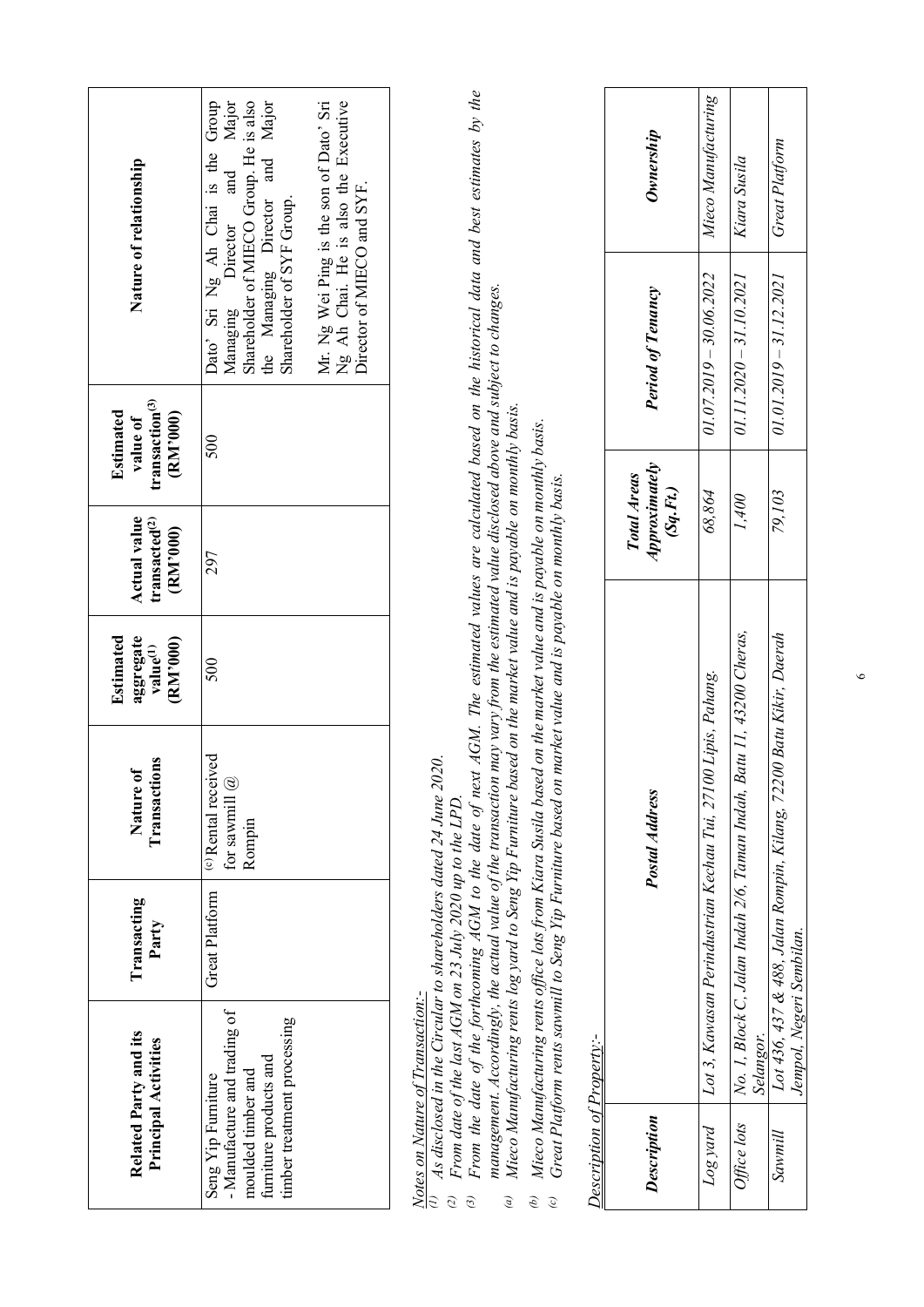|                                       | Nature of relationship                                                                                                                     | Dato' Sri Ng Ah Chai is the Group Managing Director and<br>Major Shareholder of MIECO Group. He is also the Managing<br>Mr. Ng Wei Ping is the son of Dato' Sri Ng Ah Chai. He is<br>also the Executive Director of MIECO and SYF.<br>Director and Major Shareholder of SYF Group. |
|---------------------------------------|--------------------------------------------------------------------------------------------------------------------------------------------|------------------------------------------------------------------------------------------------------------------------------------------------------------------------------------------------------------------------------------------------------------------------------------|
|                                       | AGM to the date of<br>Estimated value of<br>transaction from<br>forthcoming 48th<br>the date of the<br>next AGM <sup>(1)</sup><br>(RM'000) | 30,000                                                                                                                                                                                                                                                                             |
|                                       | <b>Tansactions</b><br>Nature of 1                                                                                                          | timber related materials to<br>Sales of logs and other<br><b>SYF Group</b>                                                                                                                                                                                                         |
|                                       | <b>Transacting</b><br>Party                                                                                                                | <b>MIECO</b> Group                                                                                                                                                                                                                                                                 |
| b) Proposed New Shareholders' Mandate | Related Party and its<br>Principal Activities                                                                                              | and trading of chipboard and<br>- Manufacture and export of<br>timber treatment processing<br>products, components parts,<br>medium density fibreboard,<br>moulded timber, furniture<br>property development.<br>SYF Group                                                         |

*Notes on Nature of Transaction:*

Notes on Nature of Transaction:<br>(1) The estimated values are calculated based on the historical data and best estimates by the management. Accordingly, the actual value of the transaction may vary<br>from the estimated value *(1) The estimated values are calculated based on the historical data and best estimates by the management. Accordingly, the actual value of the transaction may vary from the estimated value disclosed above and subject to changes.*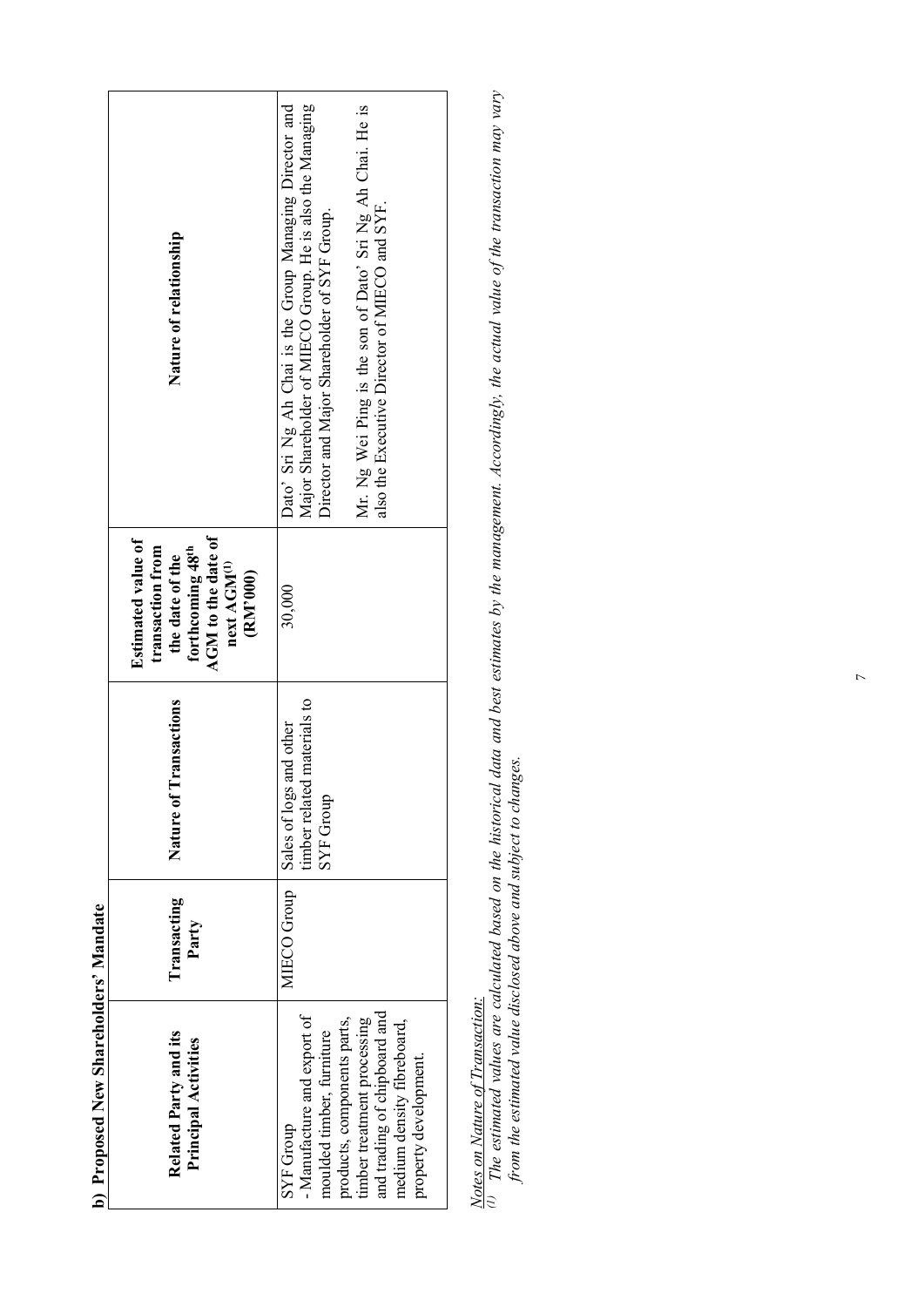## **2.1.4 Review Methods or Procedures for the Recurrent Related Party Transactions**

The MIECO Group has established various methods and procedures to ensure the RRPT(s) are undertaken on arms' length and on normal commercial terms, which are consistent with MIECO Group's usual business practices and policies, on terms which are not more favourable to the Related Parties than those extended to the public and are not detrimental to the minority shareholders.

The review and disclosure procedures are as follows:

- (i) The Related Parties, interested Directors and persons connected will be advised that they are subject to the shareholders mandate and will also be advised of the review and disclosure procedures;
- (ii) The transaction prices, terms and conditions which are market driven are to be determined at arms' length on a customer/supplier relationship basis at mutually agreed rates after due consideration of benefits to be derived from the transaction, under similar commercial terms for transactions with unrelated third parties, which depend on demand and supply, quality, level of service and other related factors;
- (iii) Some transactions may be on a cost recovery basis, being recovery of part of the costs for sharing or provision of some services or on a negotiated basis where both parties would contract on terms which are mutually acceptable and beneficial;
- (iv) The management of the MIECO Group is cognizant that all RRPT(s) are required to be undertaken on an arm's length basis and on normal commercial terms. Where practicable and feasible, quotation and/or tenders will be obtained from at least two (2) other contemporaneous transactions with unrelated third parties for similar products/services and/or quantities will be used as comparison, wherever possible, to determine whether the price and terms offered to/by the Related Parties are fair and reasonable and comparable to those offered to/by other unrelated third parties for the same or substantially similar type of products/services and/or quantities. Where it is impractical or impossible for quotes and/or tenders to be obtained from unrelated parties, or where there has not been any similar or substantially similar transactions between MIECO Group and unrelated third parties, the terms of the transactions for the products or services will be in accordance to the usual business practices of the Group to ensure that the RRPT(s) is not detrimental to the MIECO Group;
- (v) There are no specific thresholds for approval of RRPT(s) within the MIECO Group. However, all RRPT(s) are subject to the approval of the appropriate levels of authority as determined by the senior management and/or the Board from time to time, subject to the provisions in the Listing Requirements and/or the Act, where necessary. Where any Director has an interest (direct or indirect) in any RRPT(s), such Director shall abstain from deliberation and decision making.
- (vi) Records will be maintained by the respective companies to capture all RRPT(s) which are entered pursuant to the shareholders' mandate; and
- (vii) The Board shall have overall responsibility for the determination of the review procedures. If a member of the Board and Audit Committee has an interest in the transaction to be reviewed by the Board and Audit Committee, as the case may be, he will abstain from any decision making by the Board or Audit Committee in respect of the said transaction.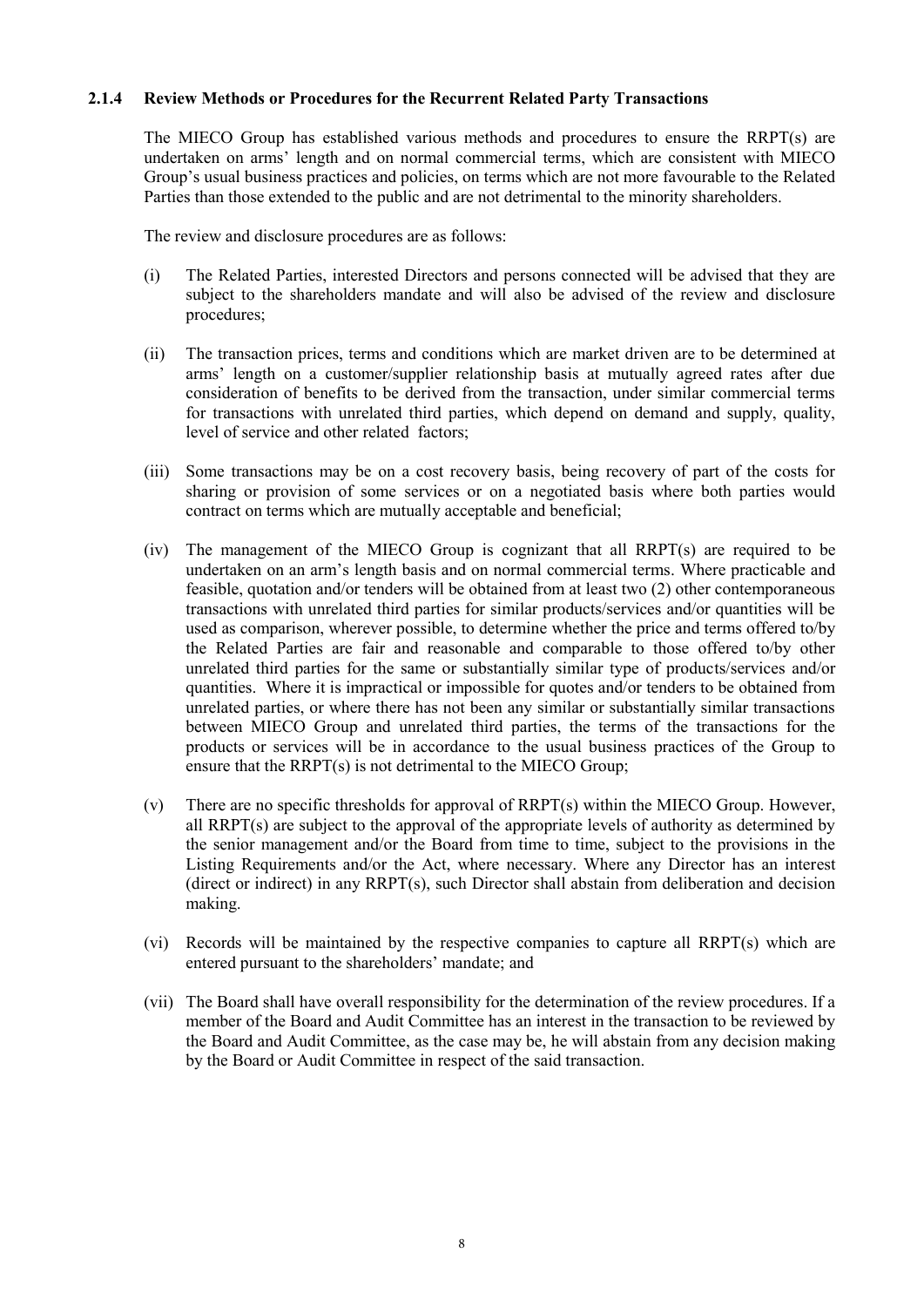## **2.1.5 Outstanding RRPT(s) Receivables**

There is no amount due and owing to the Group by its Related Parties pursuant to the RRPT(s) as at the LPD, as such the disclosure as required under Paragraphs 16A and 16B in the Annexure PN12-A of the Listing Requirements are not applicable.

#### **2.1.6 Disclosure in Annual Report**

Disclosure will be made in the annual report of the Company in accordance with Paragraph 3.1.5 of Practice Note 12 of the Listing Requirements, which requires a breakdown of the aggregate value of the RRPT(s) entered into during the financial year based on the following information:

- (a) the type of the RRPT(s) made; and
- (b) the names of the Related Parties involved in each of the RRPT(s) made and their relationship with MIECO Group.

The above disclosure will be made in the Company's annual report for each subsequent financial year after the Proposed Shareholders' Mandate has been obtained.

# **2.1.7 Statement by Audit Committee**

The Audit Committee has the overall responsibility of determining whether the procedures for reviewing all RRPT(s) are appropriate. The Audit Committee will review and ascertain at least once a year whether the procedures established to monitor the RRPT(s) have been complied with. If it is determined that the procedures stated in Section 2.1.4 are inadequate to ensure that (i) the RRPT(s) will be conducted at arms' length and on normal commercial terms and (ii) such transactions are not prejudicial to the interest of the shareholders, the Company will obtain a fresh shareholders' mandate based on the new procedures.

The Audit Committee will also have the discretion to request for limits to be imposed or for additional procedures to be followed if it considers such requests to be appropriate. In that event, such limits or procedures may be implemented without the approval of shareholders, provided that they are more stringent than the existing limits or procedures.

The Audit Committee of the Company has seen and reviewed the procedures set out in Section 2.1.4 above and is of the view that MIECO has in place adequate procedures and processes to monitor, track and identify RRPT(s) in a timely and orderly manner and is of the opinion that the procedures are sufficient to ensure that the RRPT(s) will be carried out at arms' length and in accordance with MIECO Group's normal commercial terms, and hence, will not be prejudicial to the shareholders or disadvantageous to MIECO and not more favourable to the Related Parties than those generally available to the public and not detrimental to minority shareholders of MIECO. The review of these procedures and processes is carried out at least once a year or when deemed necessary by the Audit Committee.

# **2.2 PROPOSED RENEWAL OF SHARE BUY-BACK**

The Board proposes to seek the approval of the shareholders for the renewal of authorisation for the Company to purchase and/or hold from time to time and at any time up to 10% of the total number of issued shares of MIECO for the time being quoted on Bursa Securities through stockbrokers. If approved by shareholders at the forthcoming 48<sup>th</sup> AGM, the authority conferred by the Proposed Renewal of Share Buy-Back will continue in force until the next AGM of the Company (whereupon it will lapse unless renewed at such meeting) or until it is varied or revoked by the Company in a general meeting (if so varied or revoked prior to the next AGM) or at the expiration of the period within which the next AGM after that date is required by law to be held, whichever occurs first.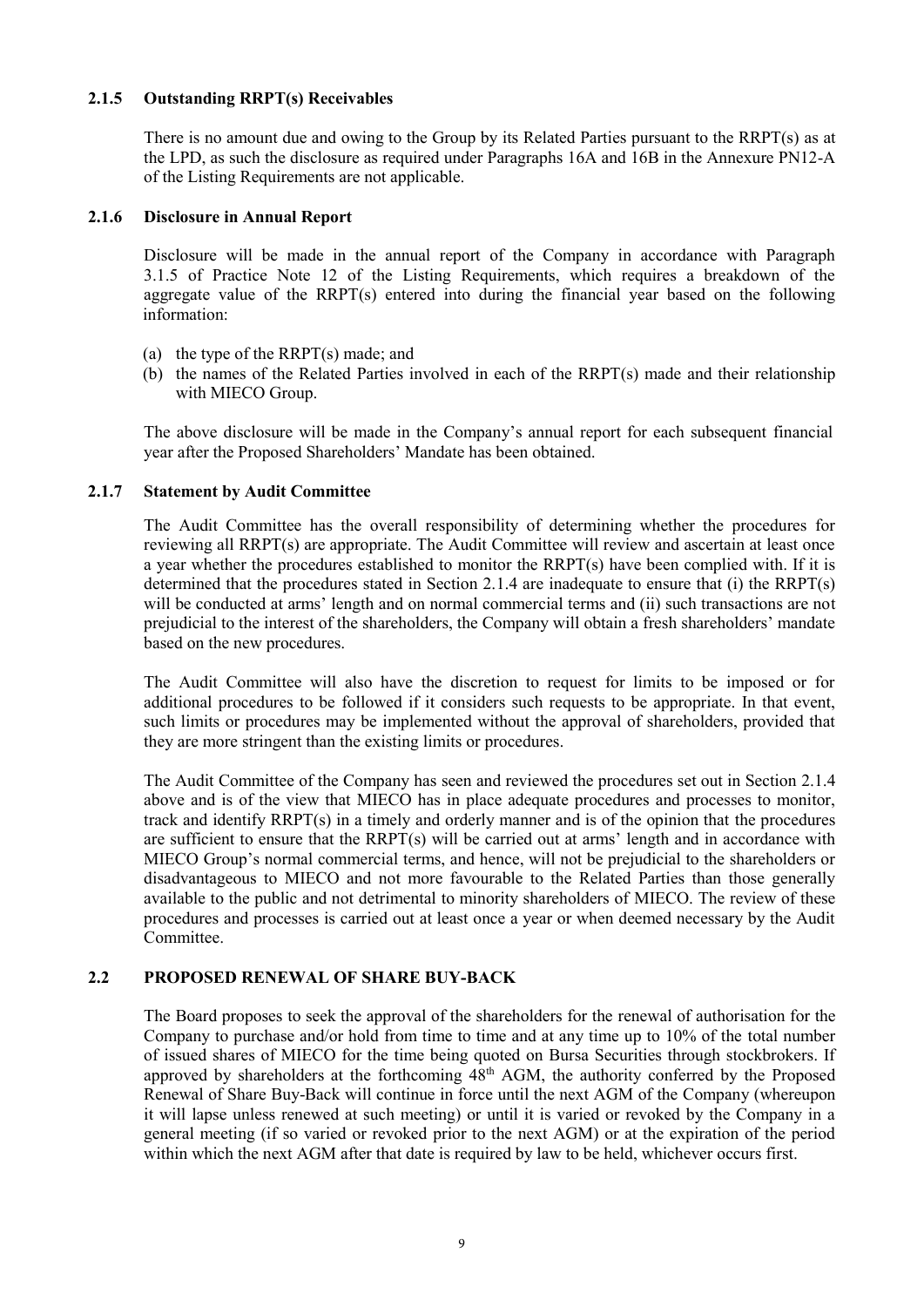## **2.2.1 The Maximum Number or Percentage of Shares to be Acquired**

The maximum number of Shares which may be purchased or acquired by the Company will be 10% of the total number of issued shares of the Company being quoted on Bursa Securities. As at LPD, the issued share of the Company is 839,999,966 Shares.

## **2.2.2 Source of Funds**

The maximum amount of funds to be allocated for the Proposed Renewal of Share Buy-Back will be subject to the amount of retained profits of the Company. Based on the latest audited financial statements of MIECO for the FYE 31 December 2020, the retained profit of the Company stood at RM129,065,000-00. The Proposed Renewal of Share Buy-Back will be funded from internally generated funds. The authority for the Proposed Renewal of Share Buy-Back will allow the Directors to exercise the power of the Company to purchase its own Shares at any time within the abovementioned time period using the internal funds of the Company. The actual number of Shares to be purchased will depend on the market conditions and sentiments of the stock market, the availability of the retained profits as well as the financial resources available to the Group. In any event, the Board will ensure that the maximum funds to be used for the buy-back of its Shares shall not exceed the retained profits of the Company.

# **2.2.3 Pricing**

In accordance with the Listing Requirements, the Company may only purchase its own Shares on Bursa Securities at a price which is not more than 15% above the weighted average market price for the Shares for the past five (5) market days immediately preceding the date of purchase. The Company may only resell the Treasury Shares on Bursa Securities or transfer treasury shares pursuant to Section 127(7) of the Act, at:-

- (a) a price which is not less than the weighted average market price for the Shares for the five (5) market days immediately before the resale or transfer; or
- (b) a discounted price of not more than 5% to the weighted average market price for the Shares for the five (5) market days immediately before the resale or transfer provided that:-
	- (i) the resale or transfer takes place not earlier than thirty (30) days from the date of purchase; and
	- (ii) the resale or transfer price is not less than the cost of purchase of the Shares being resold or transferred.

# **2.2.4 Treatment of Shares Purchased**

In accordance with Section 127 of the Act, the Directors will deal with the Shares purchased in the following manner:-

- to cancel the Shares so purchased; or
- to retain the Shares so purchased as Treasury Shares held by the Company; or
- to retain part of the Shares so purchased as Treasury Shares and cancel the remainder; or
- to distribute the Treasury Shares as dividends to shareholders; or
- to resell the Treasury Shares on Bursa Securities in accordance with the Listing Requirements of Bursa Securities; or

any combination of the above.

Where the Directors intend to retain the Shares purchased as Treasury Shares, cancel the Shares purchased, or both, an appropriate announcement will be made to Bursa Securities.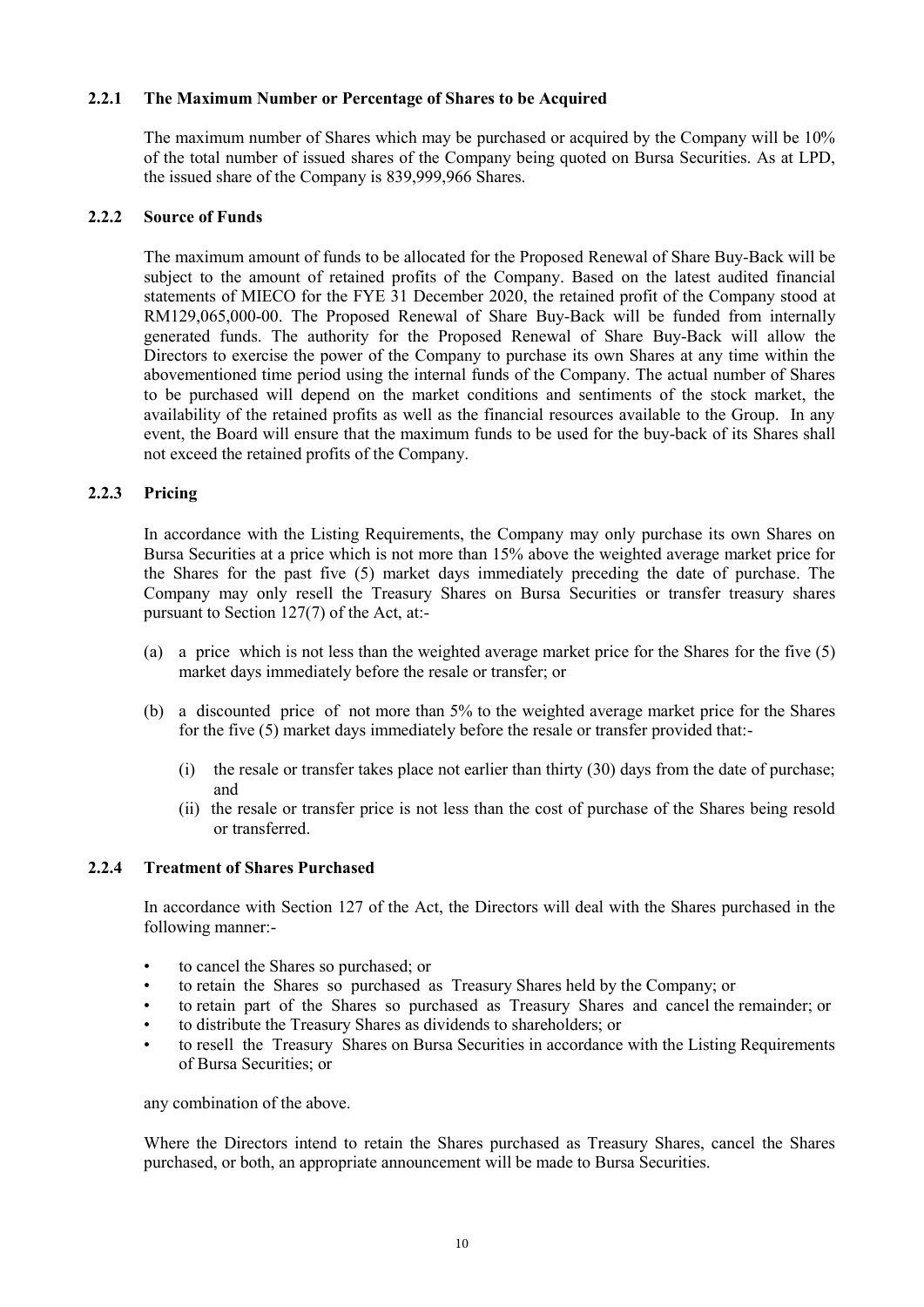If the Board decides to retain the Shares purchased as Treasury Shares, it may distribute the Treasury Shares as dividend to the shareholders and/or resell the Shares purchased on Bursa Securities and utilise the proceeds for any feasible investment opportunity arising in the future, or as working capital. The treatment of the Shares purchased and Treasury Shares, whether treated as dividends, resold on Bursa Securities or cancelled by the Company, will be dependent on the availability of the retained profits of the Company. In the event that the Company ceases to hold all or any part of such Shares as a result of the above actions, the Company may further purchase and/or hold such additional number of Shares (in aggregate with Shares then held by the Company) which shall not exceed 10% of the total number of issued shares of the Company for the time being quoted on Bursa Securities.

While the Shares are held as Treasury Shares, the rights attached on them as to voting, dividends and participation in any other distribution and otherwise are suspended and the Treasury Shares shall not be taken into account in calculating the number or percentage of shares or of a class of shares in the Company for any purpose including major shareholdings, takeovers, notices, requisitioning of meetings, quorum for meetings and the result of votes on resolutions.

# **2.2.5 POTENTIAL ADVANTAGES AND DISADVANTAGES OF THE PROPOSED SHARE BUY-BACK**

The potential advantages and disadvantages of the Proposed Renewal of Share Buy-Back, if exercised, to the Company and its Shareholders are as follows:-

# **Potential Advantages**

- Where the Directors resolve to cancel the Shares so purchased, the Company expects to enhance the EPS of the Group as a result of the reduction in the issued and paid-up share capital of the Company, thereby enabling long term and genuine investors to enjoy any potential corresponding increase in the value of their investments in the Company;
- As permitted under Section 127 of the Act, where the Shares bought back are retained as Treasury Shares, the Directors would have an option to distribute these Shares as dividends to reward the shareholders; and
- The Company may be able to reduce any unwarranted volatility of its Shares and assist to stabilise the supply, demand and price of its Shares in the open market, thereby supporting the fundamental value of its Shares.

#### **Potential Disadvantages**

- The Proposed Renewal of Share Buy-Back, if implemented, will reduce the financial resources of the Group and may result in the Group foregoing better investment opportunities that may emerge in the future or, at least, deprive MIECO and the Group of interest income that can be derived from the funds utilised for the Proposed Renewal of Share Buy-Back; and
- It may also result in a lower amount of cash reserves available for dividends to be declared to shareholders as funds are utilised to purchase Shares.

However, this disadvantage is mitigated by the prospect that the final resources of the Group may increase, if the Shares purchased held as Treasury Shares are re-sold at prices higher than their purchase price. The Board in exercising any decision on the Proposed Renewal of Share Buy-Back will be mindful of the interest of the Company and its shareholders.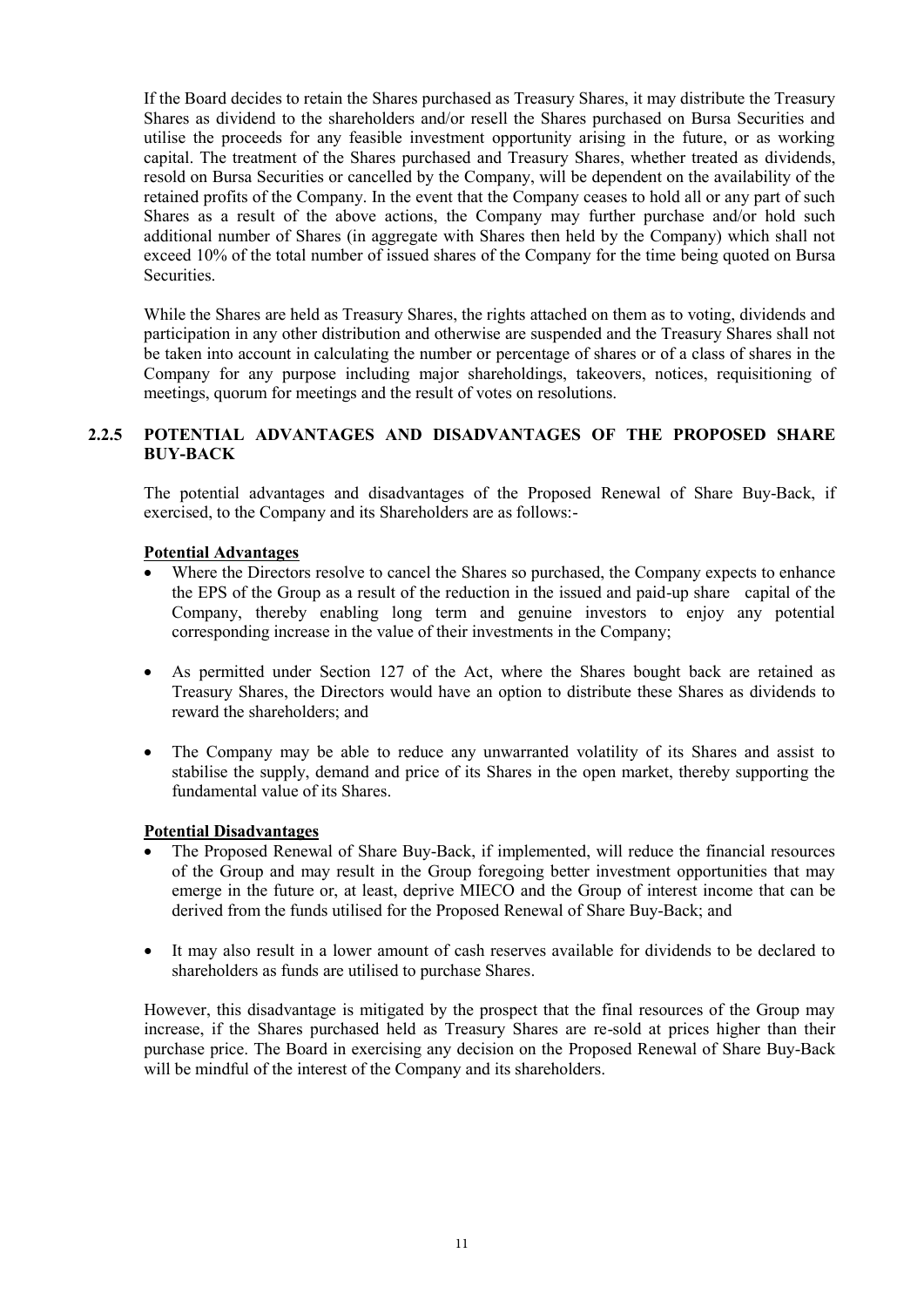# **2.2.6 PUBLIC SHAREHOLDING SPREAD**

As at LPD, the public shareholding spread of MIECO was 42.56%. The public shareholding spread is expected to be reduced to 36.18% assuming the Proposed Renewal of Share Buy-Back is implemented in full and all the Shares so purchased are cancelled. However, the Board will ensure that prior to any share buy-back exercise, the public shareholding spread of at least 25% is maintained.

## **2.2.7 IMPLICATIONS RELATING TO THE CODE**

There is no implication arising from the provision of the Malaysian Code on Take-Overs and Mergers, 2016 to the Company if the Proposed Renewal of Share Buy-Back Authority is carried out in full.

#### **2.2.8 PREVIOUS PURCHASES, RESALE AND CANCELLATION OF TREASURY SHARES**

There has not been any purchase of Shares made by the Company in the previous twelve (12) months made up to the date of this Circular. MIECO does not have any Treasury Shares and has not resold or cancelled any Treasury Shares in the same period.

#### **2.2.9 HISTORICAL SHARE PRICES**

The monthly highest and lowest market prices of MIECO Shares for the past twelve (12) months as transacted on Bursa Securities are as follows:-

|           | <b>High</b> | Low       |
|-----------|-------------|-----------|
|           | RM          | <b>RM</b> |
| 2020      |             |           |
| April     | 0.26        | 0.21      |
| May       | 0.26        | 0.22      |
| June      | 0.29        | 0.22      |
| July      | 0.29        | 0.24      |
| August    | 0.35        | 0.26      |
| September | 0.43        | 0.31      |
| October   | 0.50        | 0.36      |
| November  | 0.75        | 0.47      |
| December  | 0.93        | 0.72      |
|           |             |           |
| 2021      |             |           |
| January   | 0.94        | 0.76      |
| February  | 0.99        | 0.85      |
| March     | 0.96        | 0.84      |
|           |             |           |

The last transacted market price on 16 April 2021 : RM0.56 *(being the latest practicable date prior to the printing of this Circular)*

*(Source: KLSE Screener)*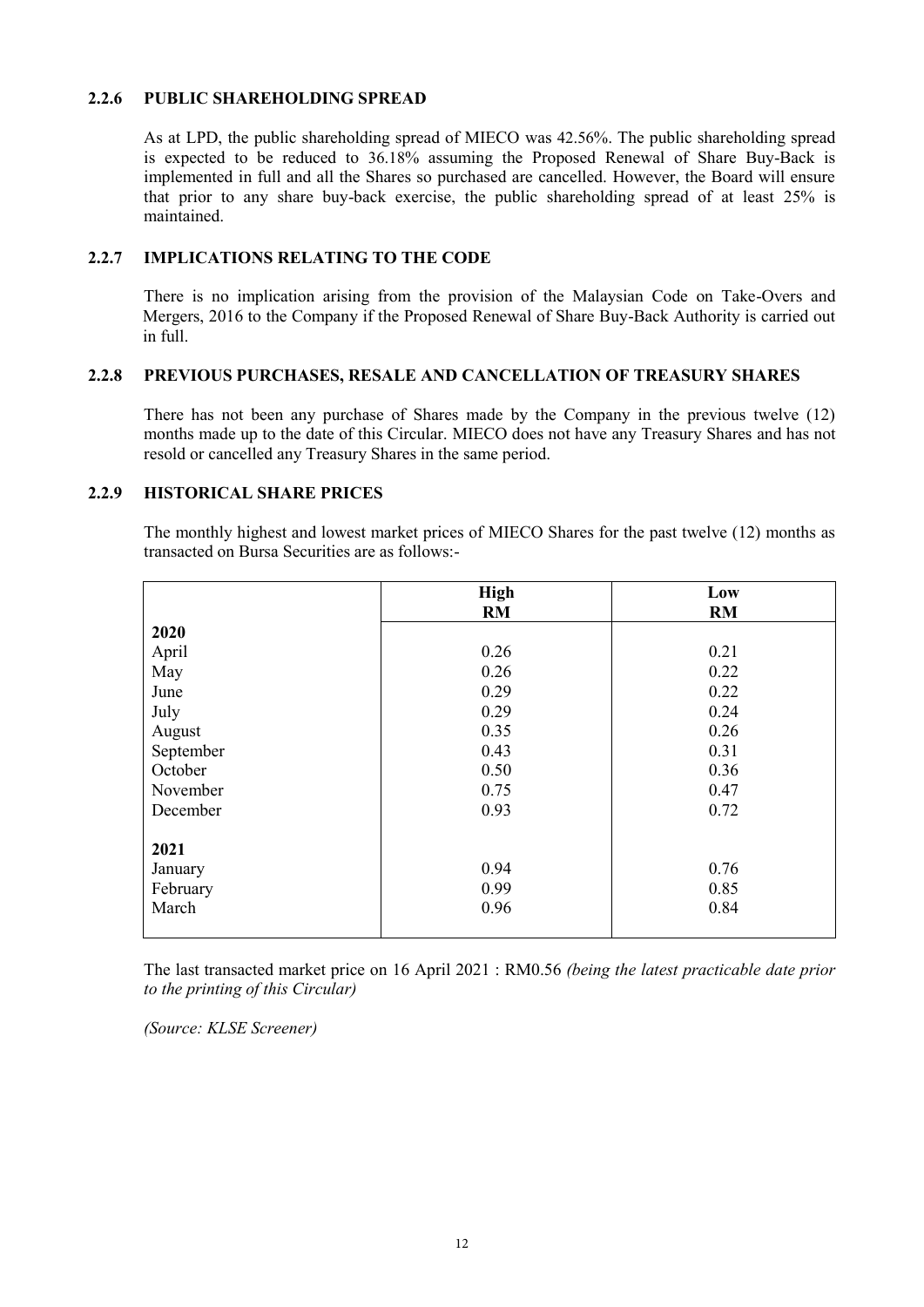## **3. RATIONALE FOR THE PROPOSALS**

## **3.1 PROPOSED SHAREHOLDERS' MANDATE**

The Proposed Shareholders' Mandate will enable the MIECO Group to carry out RRPT(s) necessary for the Group's day-to-day operations, which are time sensitive in nature, and will eliminate the need to announce and convene separate general meetings (if applicable) from time to time to seek shareholders' mandate for such transaction. This will substantially reduce the expenses, time and other resources associated with convening of general meetings on an ad hoc basis, improve administrative efficiency and allow financial and manpower resources to be channeled towards attaining other corporate objectives.

The RRPT(s) carried out within the MIECO Group creates mutual benefits for the companies in the Group, such as expediency and increased efficiency necessary for its day-to-day operations.

In addition, the RRPT(s) are intended to meet the business needs of the Group on the best possible terms. By transacting with the Related Parties, the Group would have an advantage of familiarity with the background and management of the Related Parties, thus enabling more informed commercial decisions to be made. In most dealings with the Related Parties, the Group and the Related Parties have close co-operation and a good understanding of each other's business needs thus providing a platform where all parties can benefit from conducting the RRPT(s).

# **3.2 PROPOSED RENEWAL OF SHARE BUY-BACK**

The Proposed Renewal of Share Buy-Back, if implemented, will enable the MIECO Group to utilise any of its surplus financial resources which is not immediately required for other uses to purchase its own Shares from the market. The Proposed Renewal of Share Buy-Back is expected to stabilise the supply and demand as well as the price of the Shares.

Other things being equal, the Proposed Renewal of Share Buy-Back, regardless of whether the Shares purchased are maintained as Treasury Shares or cancelled, will strengthen the EPS of the Company which in turn is expected to have a positive impact on the market price of the Shares.

The Shares purchased may be held as Treasury Shares and resold on Bursa Securities at a higher price with the intention of realising a potential gain without affecting the issued share capital of the Company. Should any Treasury Shares be distributed as share dividends, this would serve to reward the shareholders of the Company.

#### **4. EFFECTS OF THE PROPOSALS**

The Proposed Shareholders' Mandate will not have any material effect on the share capital of the Company as well as the consolidated NA, gearing, EPS, and the shareholdings of the substantial shareholders of MIECO.

The effects of the Proposed Renewal of Share Buy-Back are illustrated as follows:-

On the assumption that the Proposed Renewal of Share Buy-Back is carried out in full, the effects of the Proposed Renewal of Share Buy-Back on the share capital, NA, working capital, earnings, dividends and gearing of the Company are set out as below:-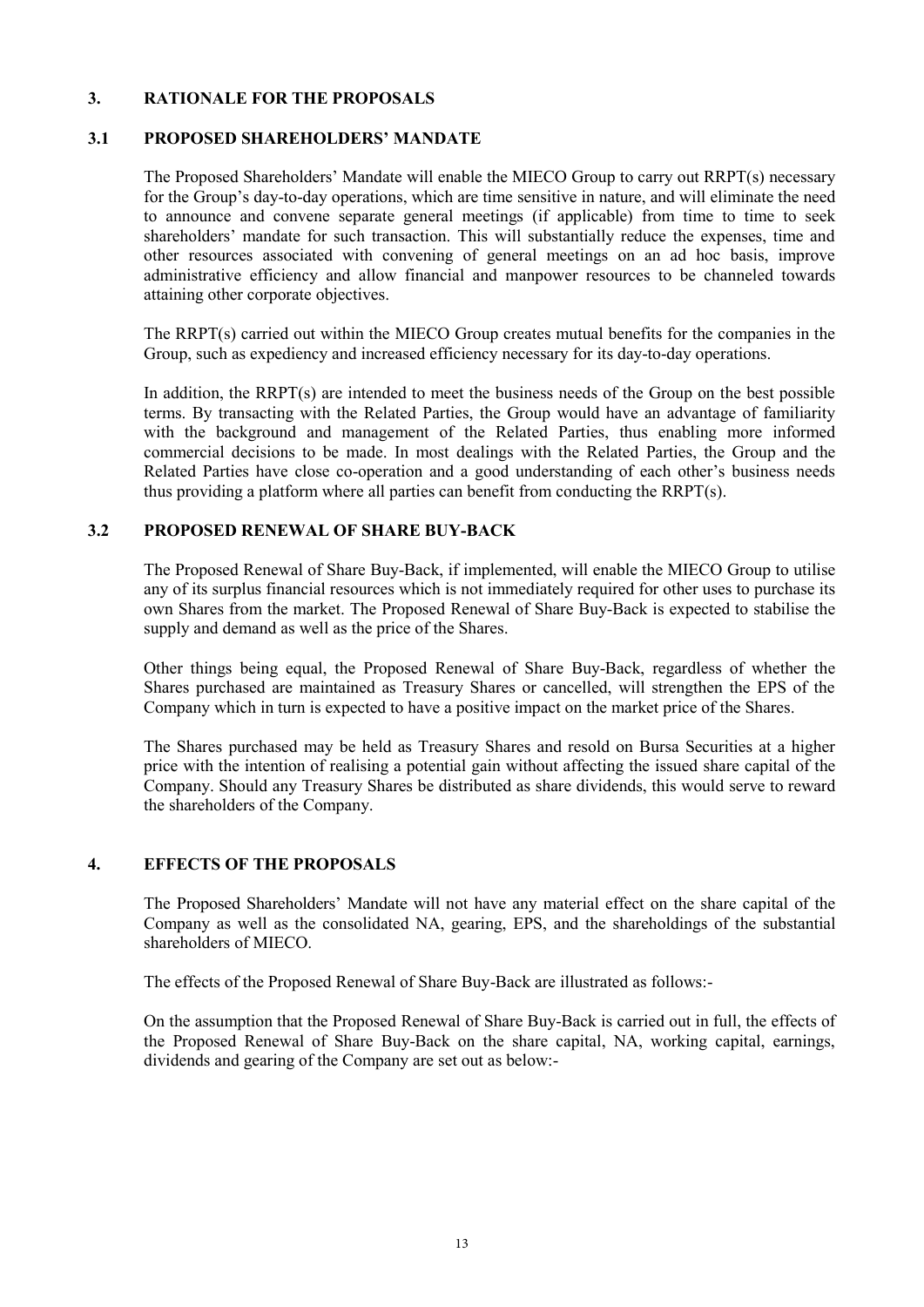#### **(a) Share Capital**

In the event that the maximum number of Shares authorised under the Proposed Renewal of Share Buy-Back are purchased and subsequently cancelled, the effects of the Proposed Renewal of Share Buy-Back on the issued share capital of the Company will be as follows:-

|                                                         | No. of MIECO Shares |
|---------------------------------------------------------|---------------------|
| Issued and paid-up share capital as at 16 April 2021    | 839,999,966         |
| l Cancellation of Purchased Shares                      | (83,999,997)        |
| Issued share capital after the Proposed Shares Buy-Back | 755,999,969         |

However, if all the Shares purchased are retained as Treasury Shares, the Proposed Renewal of Share Buy-Back would not have any effect on the issued share capital of the Company, although substantially all rights attached to the Shares held as Treasury Shares would be suspended. While these Shares remain as Treasury Shares, the Act prohibits the taking into account of such Shares in calculating the number or percentage of Shares in the Company for any purpose whatsoever including major shareholdings, takeovers, notices, requisitioning of meetings, quorum for meetings and the result of votes on resolutions.

# **(b) NA**

The effects of the Proposed Renewal of Share Buy-Back on the consolidated NA per share of MIECO would be dependent on the purchase price of the Shares, the effective funding cost to MIECO Group to finance the purchase of the Shares and/or any loss of interest income to the Company and whether the Shares purchased are cancelled, retained as Treasury Shares or resold on Bursa Securities.

In the event the Shares purchased are cancelled by the Company, the consolidated NA per share of MIECO would improve if the purchase price of the Shares is below the NA per share of the Company, and vice versa.

If the Treasury Shares are resold in the open market, the consolidated NA per share of MIECO may increase if the Company realises a gain from the resale, and vice versa. If the Treasury Shares are distributed as share dividends, the NA of MIECO Group would be accordingly decreased by the cost of acquisition of the Treasury Shares.

# **(c) Working Capital**

The Proposed Renewal of Share Buy-Back will reduce the working capital of MIECO Group, the quantum of which would depend on, amongst other, the number of Shares eventually purchased and the purchase price of the Shares. The cash flow of MIECO Group will be reduced relatively to the number of Shares eventually purchased and the purchase price of the Shares. For Shares so purchased which are kept as Treasury Shares, upon its resale, the working capital and cash flow of the Company will increase. The quantum of the increase in the working capital and cash flow will depend on the actual selling price of the Treasury Shares and the number of Treasury Shares resold.

#### **(d) Earnings**

The effects of the Proposed Renewal of Share Buy-Back on the EPS of MIECO Group are dependent on the purchase prices of the Shares and the effective funding cost, if any, or any loss in interest income to the Group. If the Shares purchased by the Company are cancelled, the net EPS of MIECO may increase as a result of the reduction in the issued share capital of the Company. In the event that the Treasury Shares are resold on the open market, the EPS of MIECO Group may also increase if the Company realises a gain from the resale, and vice versa. Assuming that the Shares purchased are being retained as Treasury Shares and subsequently resold, the effects on the earnings of the Group will depend on the actual selling price, the number of Treasury Shares resold and the effective gain or loss arising from the resale.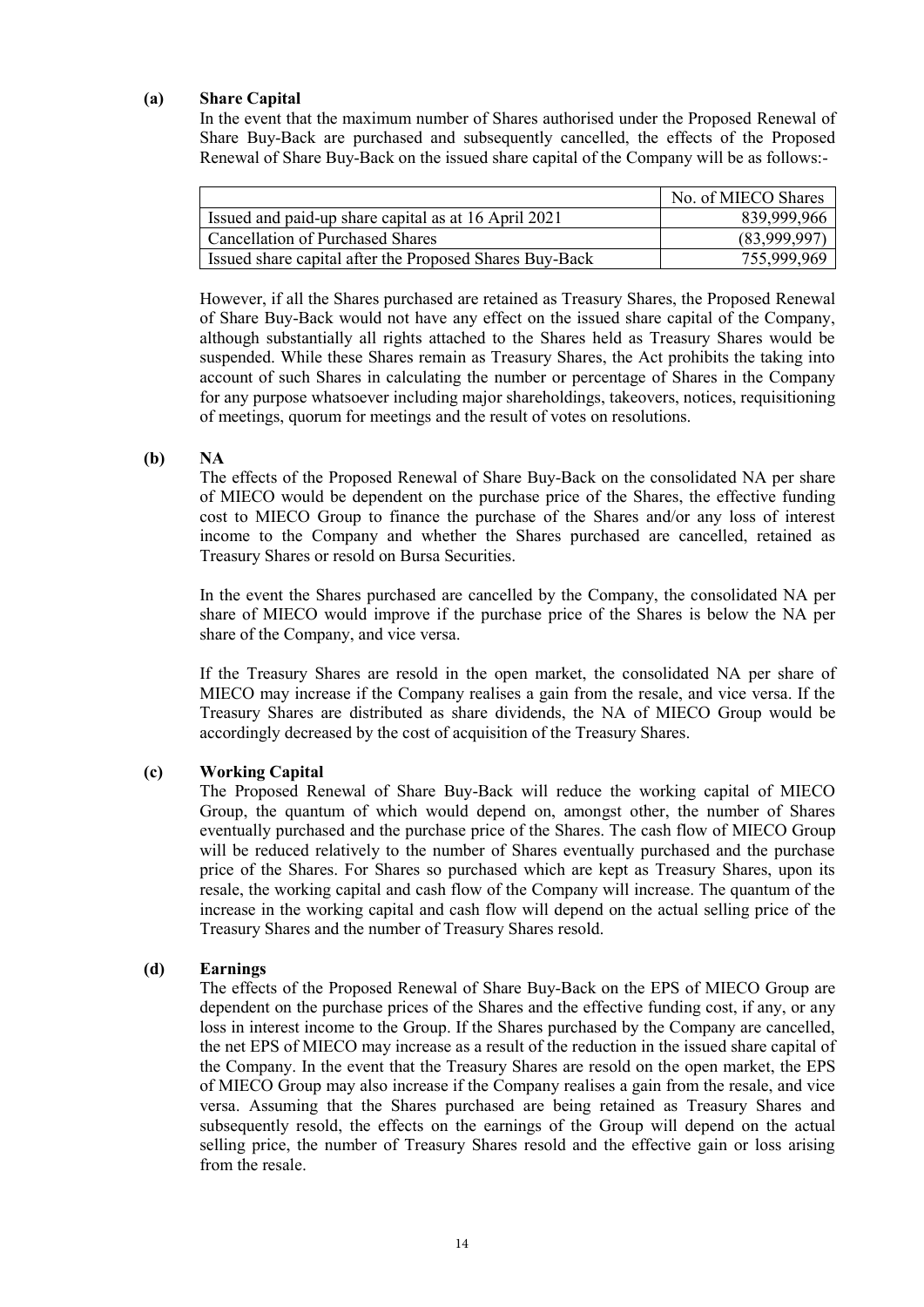# **(e) Dividends**

The Proposed Renewal of Share Buy-Back is not expected to have any impact on the policy of the Board in recommending dividends, if any, to the shareholders of MIECO. However, the Board may distribute future dividends in the form of Shares which have been bought back and retained as Treasury Shares.

# **(f) Gearing**

In executing any future share buy-back, the Board will endeavor that the exercise does not have significant impact on the gearing of the Group.

# **5. INTERESTS OF DIRECTORS AND/OR MAJOR SHAREHOLDERS AND/OR PERSONS CONNECTED TO THEM**

#### **5.1 PROPOSED SHAREHOLDERS' MANDATE**

As at the LPD, the direct and indirect interests of the Directors and/or Major Shareholders and/or persons connected to the Directors and/or Major Shareholders of MIECO who are interested and/or do not consider themselves independent in the RRPT(s) are as follows :

|                                                             | <b>Direct</b> |               | <b>Indirect</b> |               |
|-------------------------------------------------------------|---------------|---------------|-----------------|---------------|
|                                                             | No. of MIECO  |               | No. of MIECO    |               |
|                                                             | <b>Shares</b> | $\frac{6}{6}$ | <b>Shares</b>   | $\frac{6}{6}$ |
| <b>Interested Directors</b><br>Dato' Sri Ng Ah Chai         | 482, 472, 219 | 57.437        | -               |               |
| Mr. Ng Wei Ping                                             |               |               | -               |               |
| <b>Interested Major Shareholder</b><br>Dato' Sri Ng Ah Chai | 482, 472, 219 | 57.437        |                 |               |

Mr. Ng Wei Ping is deemed interested in the Proposed Shareholders' Mandate by virtue of him being appointed as the Executive Director of both MIECO and SYF. He is the son of Dato' Sri Ng Ah Chai. As at the LPD, save for the shareholdings of Dato' Sri Ng Ah Chai in MIECO, Mr. Ng Wei Ping does not hold any direct and indirect equity interest in MIECO.

Accordingly, Dato' Sri Ng Ah Chai and Mr. Ng Wei Ping ("Interested Directors") have and will continue to abstain from all deliberations and voting on matters relating to the Proposed Shareholders' Mandate at Board meetings and will abstain from voting in respect of his direct and/or indirect shareholdings in MIECO at the forthcoming 48<sup>th</sup> AGM on the resolution pertaining to the Proposed Shareholders' Mandate.

The Interested Major Shareholder, Dato' Sri Ng Ah Chai ("Interested Major Shareholder") will abstain from voting in respect of his direct and/or indirect shareholdings on the resolution, deliberating or approving the Proposed Shareholders' Mandate at the forthcoming 48<sup>th</sup> AGM.

The above Interested Directors and Interested Major Shareholder have undertaken that they shall ensure that persons connected to them will abstain from voting in respect of their direct and/or indirect shareholdings on the resolution, deliberating or approving the Proposed Shareholders' Mandate at the forthcoming  $48<sup>th</sup>$  AGM.

Save as disclosed above, none of the other Directors and/or Major Shareholder and/or persons connected with a Director or Major Shareholder of MIECO has any interest, directly or indirectly in the Proposed Shareholders' Mandate.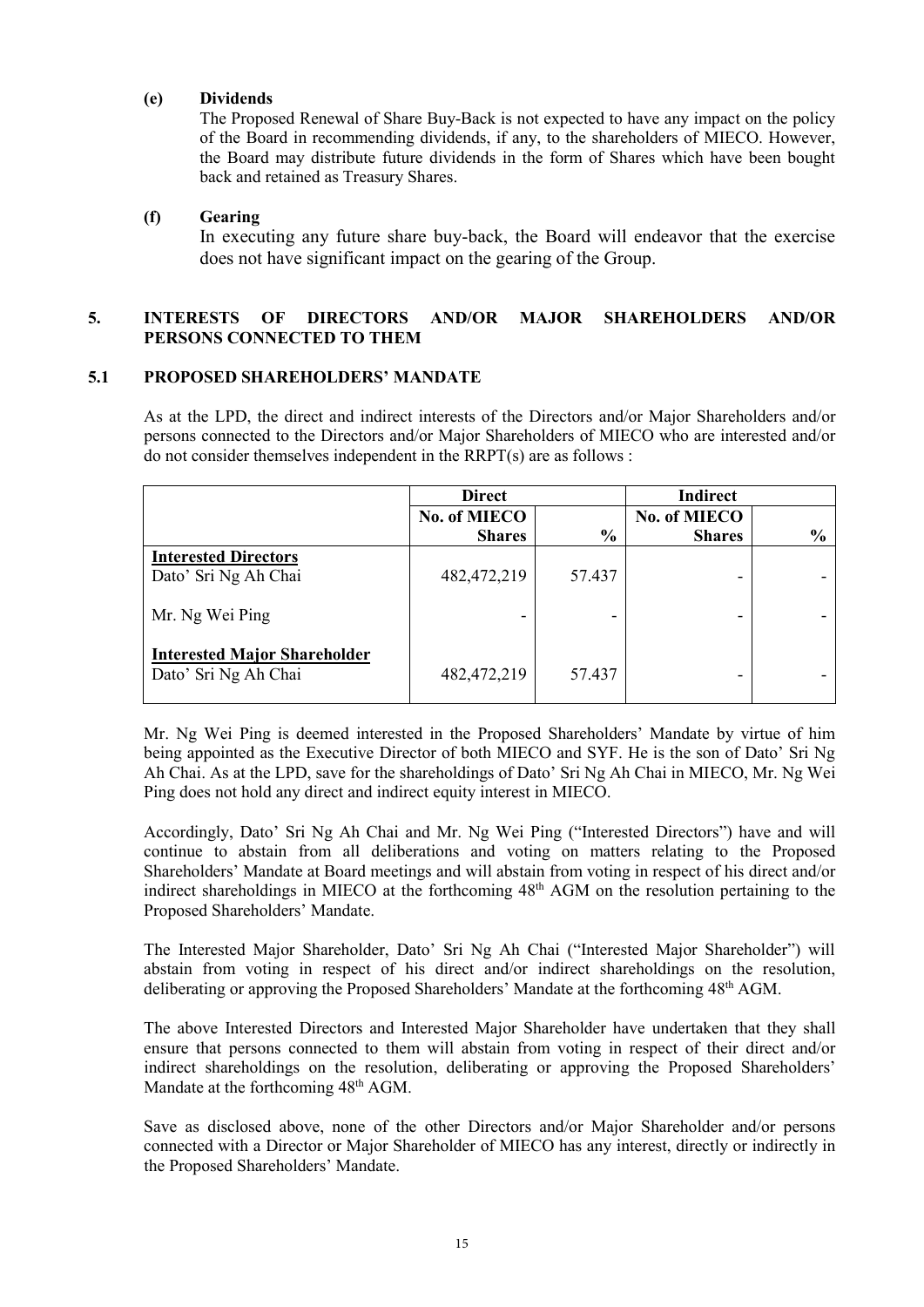# **5.2 PROPOSED RENEWAL OF SHARE BUY-BACK**

Save for the inadvertent increase in the percentage of shareholding and/or voting rights of the shareholders of the Company as a consequence of the Proposed Renewal of Share Buy-Back, none of the Directors, Major Shareholders and/or Persons Connected with them has any interest, direct or indirect, in the Proposed Share Buy-Back, and the resale of Treasury Shares, if any.

The following illustrates the proforma effects on the shareholdings of the Directors, Major Shareholders and/or Persons Connected with them (who had direct and/or indirect interests in Shares) as at LPD, assuming that the Company implements the Proposed Renewal of Share Buy-Back in full and that the Shares purchased are from public shareholders:

|                                                        | Before Proposed Shares Buy-Back |               |                           |               | After Proposed Shares Buy-Back |               |                           |               |
|--------------------------------------------------------|---------------------------------|---------------|---------------------------|---------------|--------------------------------|---------------|---------------------------|---------------|
|                                                        | Direct                          |               | Indirect                  |               | Direct                         |               | Indirect                  |               |
|                                                        | of<br>No.<br><b>MIECO</b>       | $\frac{0}{0}$ | of<br>No.<br><b>MIECO</b> | $\frac{0}{0}$ | of<br>No.<br><b>MIECO</b>      | $\frac{0}{0}$ | of<br>No.<br><b>MIECO</b> | $\frac{0}{0}$ |
|                                                        | <b>Shares</b>                   |               | <b>Shares</b>             |               | <b>Shares</b>                  |               | <b>Shares</b>             |               |
| <b>Directors</b><br>Dato' Sri Ng<br>Ah Chai            | 482, 472, 219                   | 57.437        |                           |               | 482, 472, 219                  | 63.819        |                           |               |
| Major<br><b>Shareholder</b><br>Dato' Sri Ng<br>Ah Chai | 482, 472, 219 57. 437           |               | ۰                         |               | 482, 472, 219                  | 63.819        |                           |               |

#### **6. APPROVALS REQUIRED**

The Proposals are subject to the approval being obtained from the shareholders of MIECO at the forthcoming 48th AGM of the Company to be convened.

The Proposals are not conditional upon any other corporate proposals undertaken or to be undertaken by MIECO.

Save for the Proposals, there are no other corporate exercise announced but pending completion.

#### **7. DIRECTORS' RECOMMENDATION**

The Directors of MIECO (save for Dato' Sri Ng Ah Chai and Mr. Ng Wei Ping) having considered all aspects of the Proposed Shareholders' Mandate and after careful deliberation, are of the opinion that the Proposed Shareholders' Mandate is in the best interest of the Company and accordingly, the Board (save for Dato' Sri Ng Ah Chai and Mr. Ng Wei Ping) recommended that the shareholders of MIECO vote in favour of the ordinary resolution pertaining to the Proposed Shareholders' Mandate to be tabled at the forthcoming AGM.

The Directors of MIECO having considered all aspects of the Proposed Renewal of Share Buy-Back and after careful deliberation, are of the opinion that they are in the best interest of the Company and accordingly, the Board recommended that the shareholders of MIECO vote in favour of the ordinary resolution pertaining to the Proposed Renewal of Share Buy-Back to be tabled at the forthcoming AGM.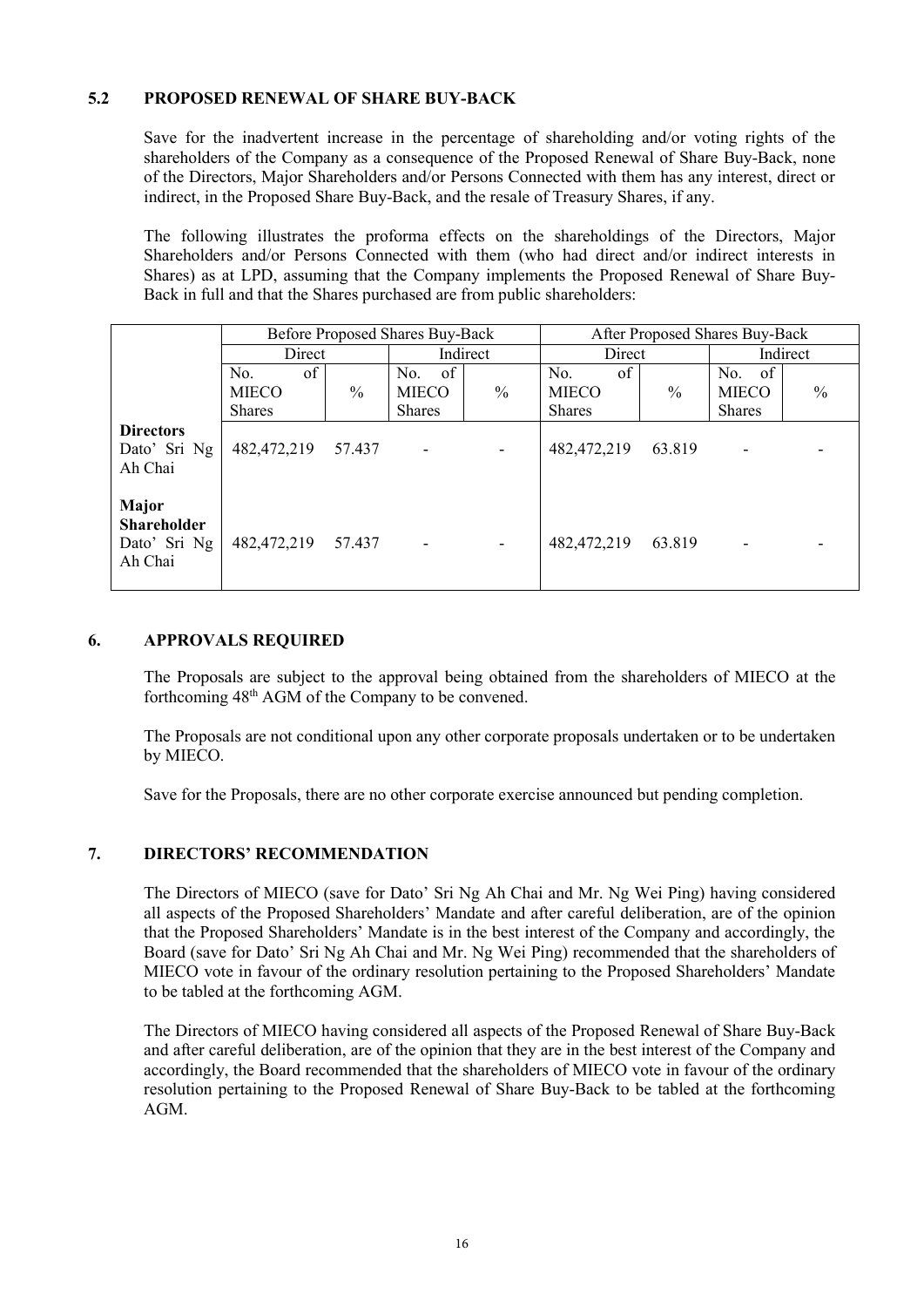# **8. 48th AGM**

The 48<sup>th</sup> AGM of the Company, the notice of which is enclosed together with the 2020 Annual Report of the Company, will be conducted on a virtual basis entirely through live streaming from the broadcast venue at Board Room, No. 1, Block C, Jalan Indah 2/6, Taman Indah, Batu 11, 43200 Cheras, Selangor on Thursday, 27 May 2021 at 9.30 a.m. or at any adjournment thereof for the purpose considering and, if thought fit, passing the resolution to give effect to the Proposals.

If you are unable to attend and vote in person at the  $48<sup>th</sup>$  AGM, you are requested to complete, sign and return the Form of Proxy enclosed in the 2020 Annual Report in accordance with the instructions printed therein as soon as possible so as to arrive at the office of the Company's Share Registrar, Metra Management Sdn. Bhd. at 35th Floor, Menara Multi-Purpose, Capital Square, No. 8, Jalan Munshi Abdullah, 50100 Kuala Lumpur at least forty-eight (48) hours before the time appointed for the AGM or any adjournment thereof.

The completion and return of the Form of Proxy will not preclude you from attending and voting in person at the AGM should you subsequently wish to do so.

# **9. FURTHER INFORMATION**

Shareholders are requested to refer to Appendix I contained in this Circular for further information.

Yours faithfully For and on behalf of the Board **MIECO CHIPBOARD BERHAD**

**DATUK DR. ROSLAN BIN A. GHAFFAR** Independent Non-Executive Chairman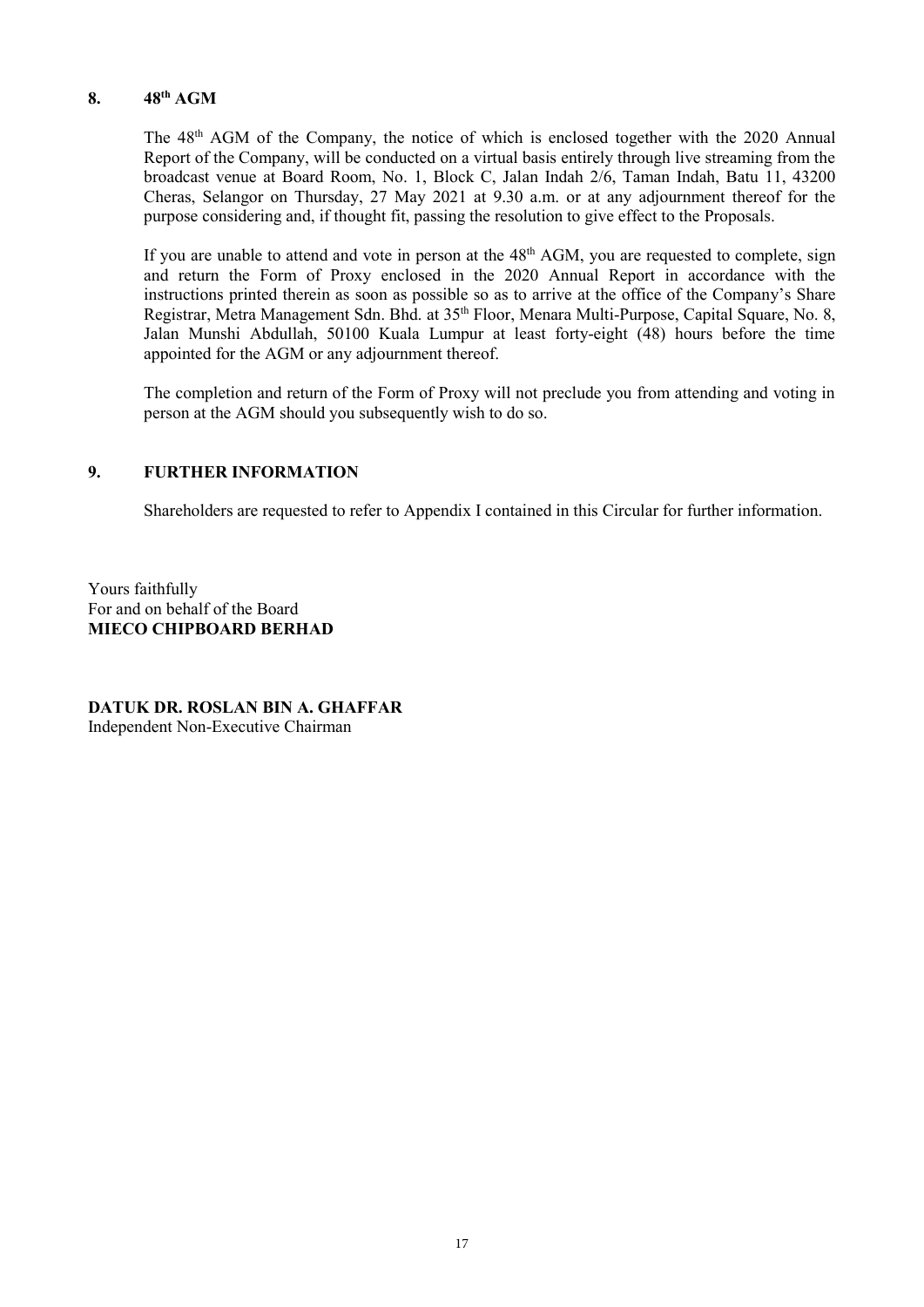# **APPENDIX I – FURTHER INFORMATION**

## **1. DIRECTORS' RESPONSIBILITY STATEMENT**

This Circular has been seen and approved by the Directors of MIECO who individually and collectively accept full responsibility for the accuracy of the information contained in this Circular and confirm that after making all reasonable enquiries and to the best of their knowledge and belief, there are no other facts the omission of which would make any statement herein misleading or incorrect.

# **2. MATERIAL CONTRACTS**

Save as disclosed below, MIECO and its subsidiaries has not entered into any material contracts (not being contracts entered into in the ordinary course of business) within two (2) years immediately preceding the date of this Circular:

a. On 5 November 2019, Great Platform entered into a sale and purchase agreement ("SPA") with Bagus Timber Sdn. Bhd. (Company No. 201801031869 (1293894-H)) to dispose of all that piece of freehold land held under Geran 268523, Lot No. 40057, Tempat Berhampiran Jalan Utama Tampin Gemas, Mukim Gemas (formerly known as H.S. (D) 17592, PT 1150, Bandar Gemas), Daerah Tampin, Negeri Sembilan measuring approximately 51750 square metres together will all the buildings erected thereon bearing the postal address of 1777, 1778-1779 (Lot 12071 & 12072), Jalan Tampin Gemas, 73400 Gemas, Negeri Sembilan at a disposal price of RM16,300,000-00. As at the LPD, the transaction has been completed.

# **3. MATERIAL LITIGATION, CLAIMS AND ARBITRATION**

As at the LPD, neither MIECO nor its subsidiaries are engaged in any material litigation, claims or arbitration either as plaintiff or defendant, which has a material effect on the financial position of MIECO and MIECO Group and the Board is not aware of any proceedings pending or threatened, or of any facts likely to give rise to any proceedings, which might materially and adversely affect the business or financial position of the Group.

# **4. DOCUMENTS AVAILABLE FOR INSPECTION**

Copies of the following documents are available for inspection by the shareholders of MIECO at the Registered Office of MIECO at No. 1, Block C, Jalan Indah 2/6, Taman Indah, Batu 11, 43200 Cheras, Selangor during normal office hours between Monday and Friday (except public holidays) from the date of this Circular up to and including the date of the forthcoming  $48<sup>th</sup>$  AGM:

- (i) The Constitution of MIECO;
- (ii) The audited financial statements of MIECO Group for the past two (2) financial years ended 31 December 2019 and 31 December 2020;
- (iii) The latest unaudited results since the last audited financial statements; and
- (iv) Material contracts referred to in Section 2 above.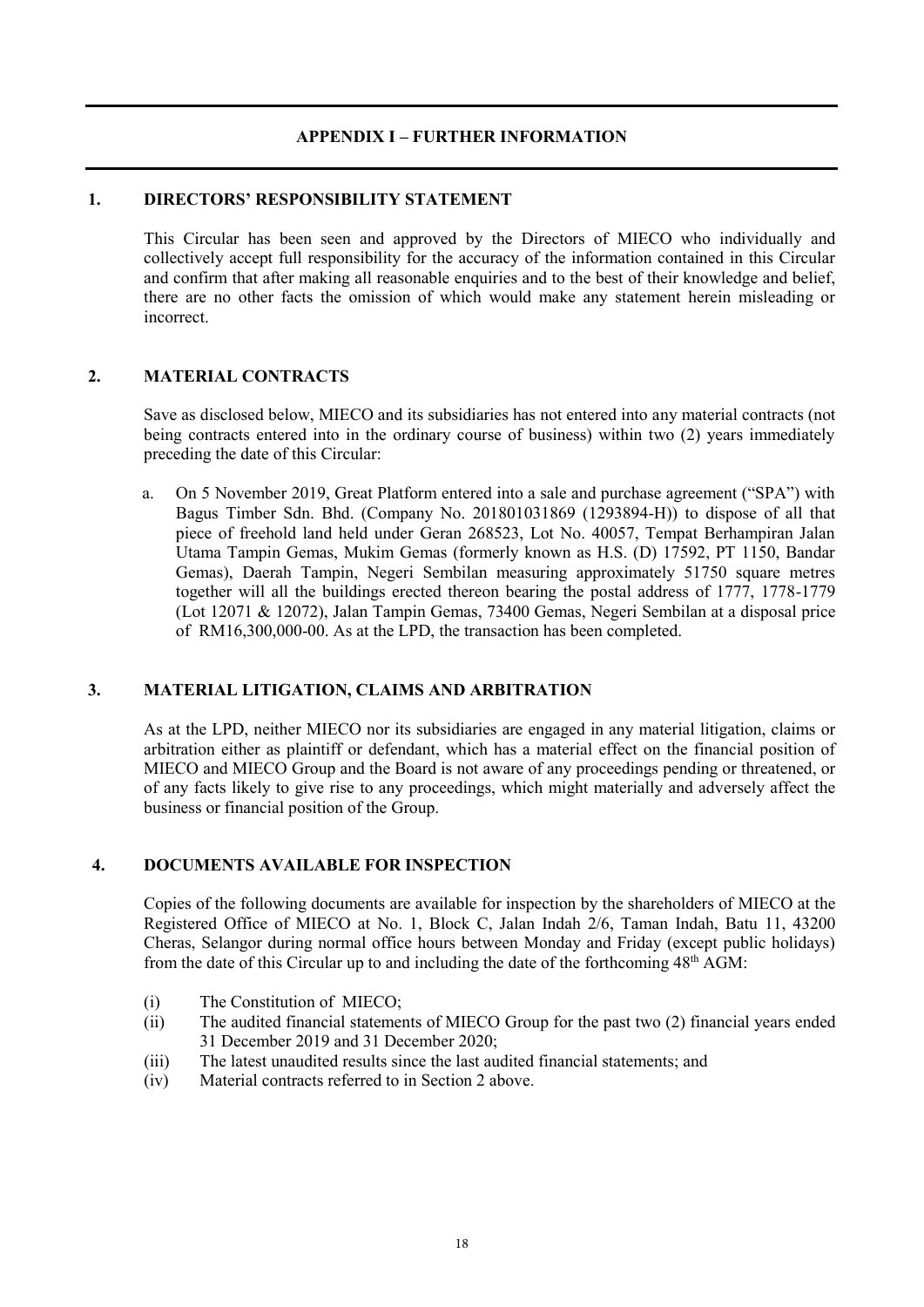

**MIECO CHIPBOARD BERHAD** [Registration No. 197201001235(12849-K)] (Incorporated in Malaysia)

# **EXTRACT OF NOTICE OF THE FORTY-EIGHTH ANNUAL GENERAL MEETING**

# **ORDINARY RESOLUTION 6**

## **Proposed Renewal of Existing Shareholders' Mandate and Proposed New Shareholders' Mandate for Recurrent Related Party Transactions of a Revenue or Trading Nature ("Proposed Shareholders' Mandate")**

"THAT, subject to the provisions of the Listing Requirements of Bursa Malaysia Securities Berhad, approval be and is hereby given to the Company and/or its subsidiary companies to enter into recurrent related party transactions of a revenue or trading nature as set out in the Circular to Shareholders dated 28 April 2021, provided that such transactions are undertaken in the ordinary course of business, on arm's length basis, on normal commercial terms which are not more favourable to the related parties than those generally available to the public and are not detrimental to the minority shareholders;

THAT such approval shall continue to be in force until the earlier of:

- (i) the conclusion of the next Annual General Meeting of the Company at which time it will lapse unless the authority is renewed by a resolution passed at the next Annual General Meeting;
- (ii) the expiration of the period within which the next Annual General Meeting is to be held pursuant to Section 340(2) of the Companies Act 2016 ("the Act") (but shall not extend to such extension as may be allowed pursuant to Section 340(4) of the Act); or
- (iii) such approval is revoked or varied by resolution passed by shareholders in a general meeting before the next Annual General Meeting;

AND THAT the Directors of the Company be authorised to complete and do all such acts and things (including executing all such documents as may be required) as they may consider expedient or necessary to give effect to this Ordinary Resolution."

# **ORDINARY RESOLUTION 7**

# **Proposed Renewal of Authority for the Company to Purchase Its Own Shares ("Proposed Renewal of Share Buy-Back")**

"THAT, subject always to the Companies Act 2016, the provisions of the Constitution of the Company, the Listing Requirements of Bursa Malaysia Securities Berhad ("Bursa Securities") and all other applicable laws, guidelines, rules and regulations, the Company be and is hereby authorised to purchase such amount of ordinary shares in the Company as may be determined by the Directors of the Company from time to time through Bursa Securities as the Directors may deem fit and expedient in the interest of the Company, provided that:

- (i) the aggregate number of shares purchased does not exceed 10% of the total number of issued shares of the Company as quoted on Bursa Securities as at the point of purchase(s);
- (ii) the maximum fund to be allocated by the Company for the purpose of purchasing the shares shall not exceed the aggregate of the retained profits of the Company based on the latest Audited Financial Statements and/or the latest management accounts of the Company (where applicable) available at the time of the purchase(s); and